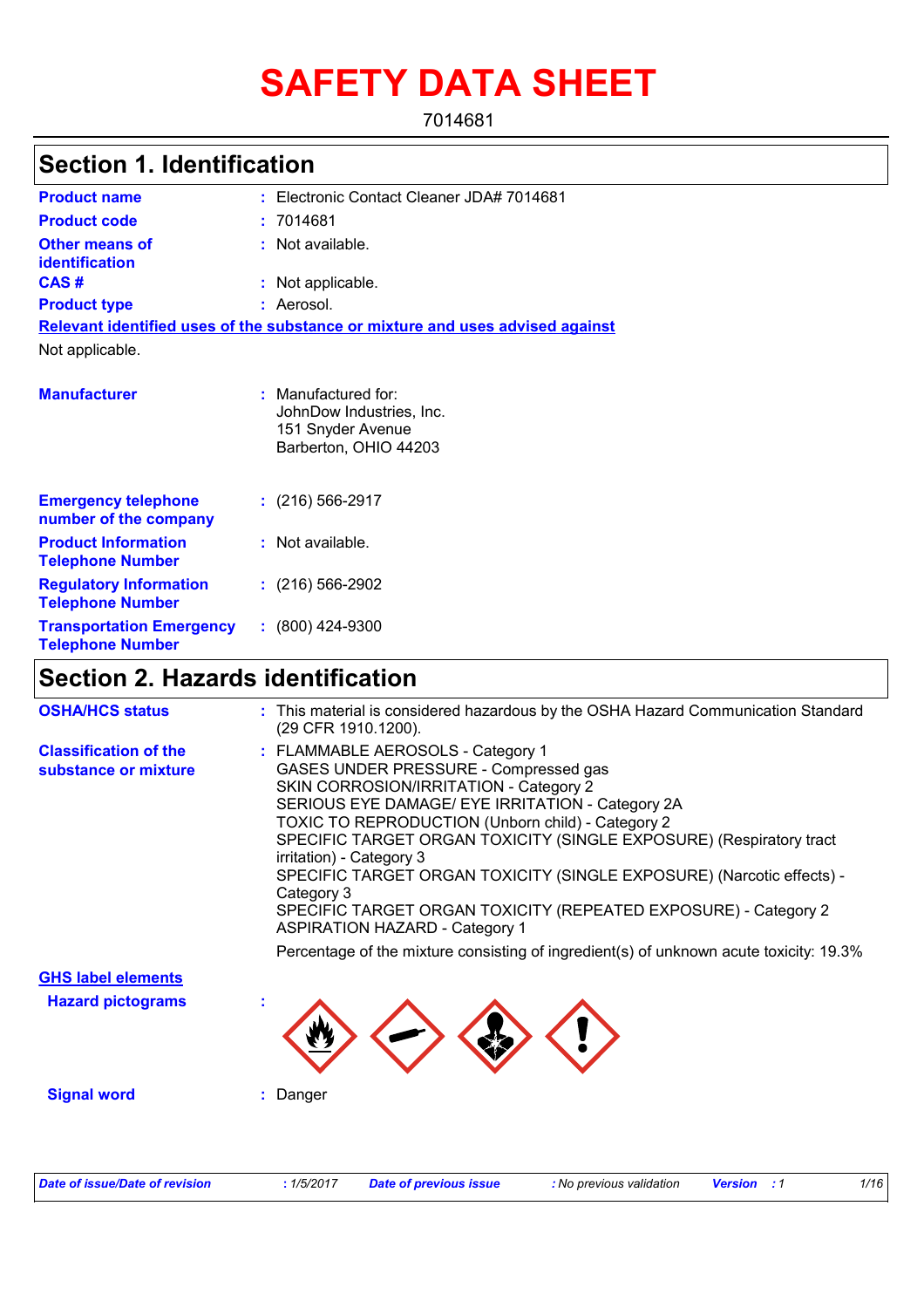## **Section 2. Hazards identification**

| <b>Hazard statements</b>                   | : Extremely flammable aerosol.<br>Contains gas under pressure; may explode if heated.<br>Causes serious eye irritation.<br>Causes skin irritation.<br>Suspected of damaging the unborn child.<br>May be fatal if swallowed and enters airways.<br>May cause respiratory irritation.<br>May cause drowsiness or dizziness.<br>May cause damage to organs through prolonged or repeated exposure.                                                                                                                                                                                                                                                                                       |
|--------------------------------------------|---------------------------------------------------------------------------------------------------------------------------------------------------------------------------------------------------------------------------------------------------------------------------------------------------------------------------------------------------------------------------------------------------------------------------------------------------------------------------------------------------------------------------------------------------------------------------------------------------------------------------------------------------------------------------------------|
| <b>Precautionary statements</b>            |                                                                                                                                                                                                                                                                                                                                                                                                                                                                                                                                                                                                                                                                                       |
| <b>Prevention</b>                          | : Obtain special instructions before use. Do not handle until all safety precautions have<br>been read and understood. Wear protective gloves. Wear eye or face protection.<br>Wear protective clothing. Keep away from heat, hot surfaces, sparks, open flames and<br>other ignition sources. No smoking. Do not spray on an open flame or other ignition<br>source. Use only outdoors or in a well-ventilated area. Do not breathe dust or mist.<br>Wash hands thoroughly after handling. Pressurized container: Do not pierce or burn,<br>even after use.                                                                                                                          |
| <b>Response</b>                            | : Get medical attention if you feel unwell. IF exposed or concerned: Get medical<br>attention. IF INHALED: Remove person to fresh air and keep comfortable for breathing.<br>Call a POISON CENTER or physician if you feel unwell. IF SWALLOWED:<br>Immediately call a POISON CENTER or physician. Do NOT induce vomiting. IF ON<br>SKIN: Wash with plenty of soap and water. Take off contaminated clothing and wash it<br>before reuse. If skin irritation occurs: Get medical attention. IF IN EYES: Rinse<br>cautiously with water for several minutes. Remove contact lenses, if present and easy<br>to do. Continue rinsing. If eye irritation persists: Get medical attention. |
| <b>Storage</b>                             | : Store locked up. Protect from sunlight. Do not expose to temperatures exceeding 50<br>°C/122 °F. Store in a well-ventilated place.                                                                                                                                                                                                                                                                                                                                                                                                                                                                                                                                                  |
| <b>Disposal</b>                            | Dispose of contents and container in accordance with all local, regional, national and<br>international regulations.                                                                                                                                                                                                                                                                                                                                                                                                                                                                                                                                                                  |
| <b>Supplemental label</b><br>elements      | DELAYED EFFECTS FROM LONG TERM OVEREXPOSURE. Contains solvents which<br>can cause permanent brain and nervous system damage. Intentional misuse by<br>deliberately concentrating and inhaling the contents can be harmful or fatal. WARNING:<br>This product contains chemicals known to the State of California to cause cancer and<br>birth defects or other reproductive harm. FOR INDUSTRIAL USE ONLY.<br>Please refer to the SDS for additional information. Keep out of reach of children. Keep<br>upright in a cool, dry place. Do not discard empty can in trash compactor.                                                                                                   |
| <b>Hazards not otherwise</b><br>classified | : None known.                                                                                                                                                                                                                                                                                                                                                                                                                                                                                                                                                                                                                                                                         |

## **Section 3. Composition/information on ingredients**

| <b>Substance/mixture</b> | : Mixture        |
|--------------------------|------------------|
| <b>Other means of</b>    | : Not available. |
| <b>identification</b>    |                  |

#### **CAS number/other identifiers**

| <b>Ingredient name</b>            | % by weight | <b>CAS number</b> |
|-----------------------------------|-------------|-------------------|
| Ethanol                           | 49.94       | 64-17-5           |
| Methyl Acetate                    | 19          | 79-20-9           |
| Heptane, Branched, Cyclic, Linear | 13.34       | 426260-76-6       |
| Heptane                           | 16          | 142-82-5          |
| Carbon Dioxide                    | 16          | 124-38-9          |
| 2-Propanol                        | 15          | 67-63-0           |
| Toluene                           | 0.66        | 108-88-3          |

Any concentration shown as a range is to protect confidentiality or is due to batch variation.

| Date of issue/Date of revision | . 1/5/2017 | <b>Date of previous issue</b> | : No previous validation | <b>Version</b> : 1 | 2/16 |
|--------------------------------|------------|-------------------------------|--------------------------|--------------------|------|
|                                |            |                               |                          |                    |      |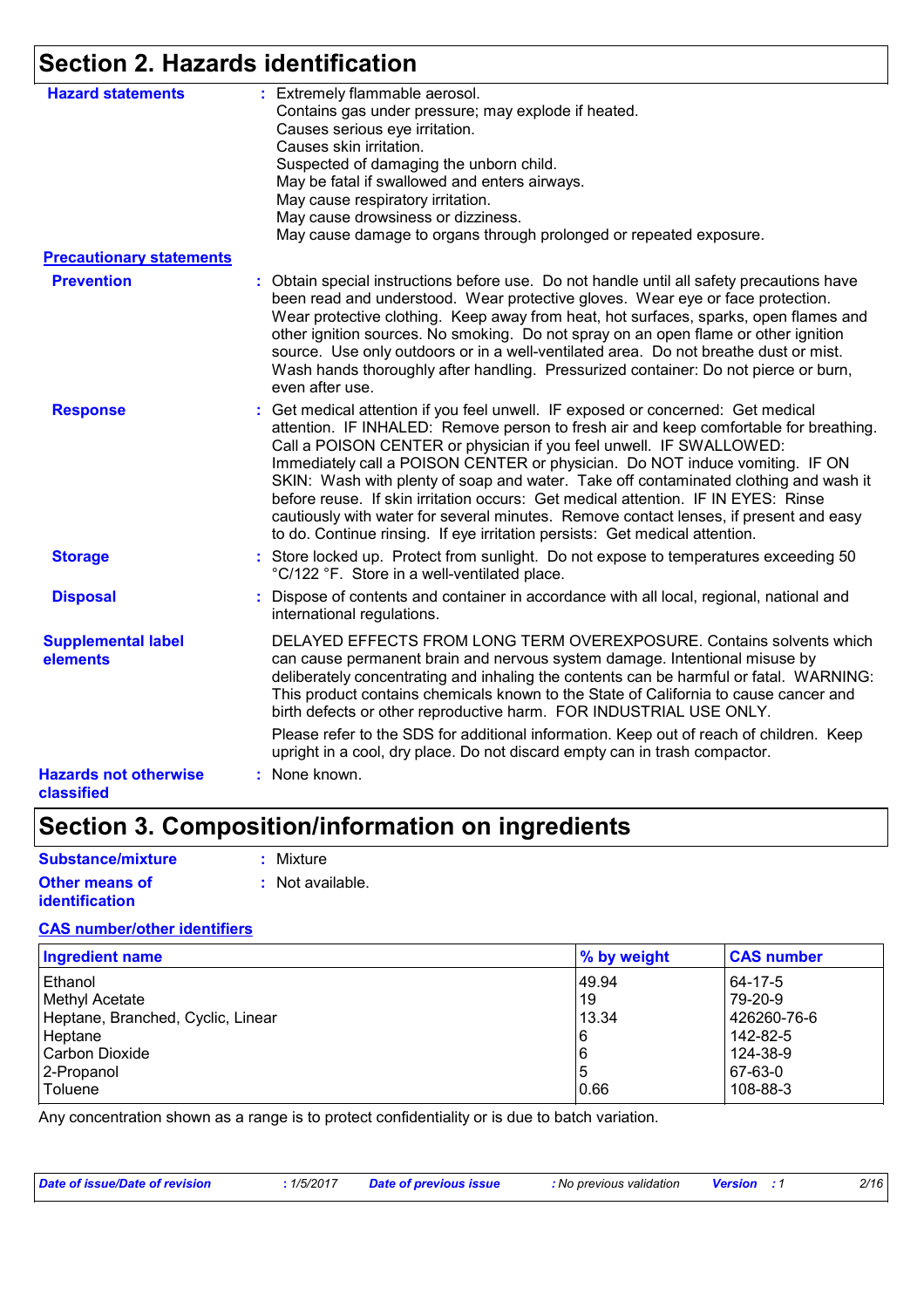## **Section 3. Composition/information on ingredients**

**There are no additional ingredients present which, within the current knowledge of the supplier and in the concentrations applicable, are classified as hazardous to health and hence require reporting in this section.**

**Occupational exposure limits, if available, are listed in Section 8.**

### **Section 4. First aid measures**

| <b>Description of necessary first aid measures</b> |                                                                                                                                                                                                                                                                                                                                                                                                                                                                                                                                                                                                                                                                                                                                                                                                                                                 |
|----------------------------------------------------|-------------------------------------------------------------------------------------------------------------------------------------------------------------------------------------------------------------------------------------------------------------------------------------------------------------------------------------------------------------------------------------------------------------------------------------------------------------------------------------------------------------------------------------------------------------------------------------------------------------------------------------------------------------------------------------------------------------------------------------------------------------------------------------------------------------------------------------------------|
| <b>Eye contact</b>                                 | : Immediately flush eyes with plenty of water, occasionally lifting the upper and lower<br>eyelids. Check for and remove any contact lenses. Continue to rinse for at least 10<br>minutes. Get medical attention.                                                                                                                                                                                                                                                                                                                                                                                                                                                                                                                                                                                                                               |
| <b>Inhalation</b>                                  | : Remove victim to fresh air and keep at rest in a position comfortable for breathing. If it<br>is suspected that fumes are still present, the rescuer should wear an appropriate mask<br>or self-contained breathing apparatus. If not breathing, if breathing is irregular or if<br>respiratory arrest occurs, provide artificial respiration or oxygen by trained personnel. It<br>may be dangerous to the person providing aid to give mouth-to-mouth resuscitation.<br>Get medical attention. If necessary, call a poison center or physician. If unconscious,<br>place in recovery position and get medical attention immediately. Maintain an open<br>airway. Loosen tight clothing such as a collar, tie, belt or waistband.                                                                                                            |
| <b>Skin contact</b>                                | : Flush contaminated skin with plenty of water. Remove contaminated clothing and<br>shoes. Continue to rinse for at least 10 minutes. Get medical attention. Wash clothing<br>before reuse. Clean shoes thoroughly before reuse.                                                                                                                                                                                                                                                                                                                                                                                                                                                                                                                                                                                                                |
| <b>Ingestion</b>                                   | : Get medical attention immediately. Call a poison center or physician. Wash out mouth<br>with water. Remove dentures if any. Remove victim to fresh air and keep at rest in a<br>position comfortable for breathing. If material has been swallowed and the exposed<br>person is conscious, give small quantities of water to drink. Stop if the exposed person<br>feels sick as vomiting may be dangerous. Aspiration hazard if swallowed. Can enter<br>lungs and cause damage. Do not induce vomiting. If vomiting occurs, the head should<br>be kept low so that vomit does not enter the lungs. Never give anything by mouth to an<br>unconscious person. If unconscious, place in recovery position and get medical<br>attention immediately. Maintain an open airway. Loosen tight clothing such as a collar,<br>tie, belt or waistband. |

#### **Most important symptoms/effects, acute and delayed**

| <b>Potential acute health effects</b> |                                                                                                                                                                                                                                                                         |
|---------------------------------------|-------------------------------------------------------------------------------------------------------------------------------------------------------------------------------------------------------------------------------------------------------------------------|
| <b>Eye contact</b>                    | : Causes serious eye irritation.                                                                                                                                                                                                                                        |
| <b>Inhalation</b>                     | : Can cause central nervous system (CNS) depression. May cause drowsiness or<br>dizziness. May cause respiratory irritation.                                                                                                                                            |
| <b>Skin contact</b>                   | : Causes skin irritation.                                                                                                                                                                                                                                               |
| <b>Ingestion</b>                      | : Can cause central nervous system (CNS) depression. May be fatal if swallowed and<br>enters airways.                                                                                                                                                                   |
| <b>Over-exposure signs/symptoms</b>   |                                                                                                                                                                                                                                                                         |
| <b>Eye contact</b>                    | : Adverse symptoms may include the following:<br>pain or irritation<br>watering<br>redness                                                                                                                                                                              |
| <b>Inhalation</b>                     | : Adverse symptoms may include the following:<br>respiratory tract irritation<br>coughing<br>nausea or vomiting<br>headache<br>drowsiness/fatigue<br>dizziness/vertigo<br>unconsciousness<br>reduced fetal weight<br>increase in fetal deaths<br>skeletal malformations |
| Date of issue/Date of revision        | 3/16<br>: 1/5/2017<br><b>Date of previous issue</b><br><b>Version</b> : 1<br>: No previous validation                                                                                                                                                                   |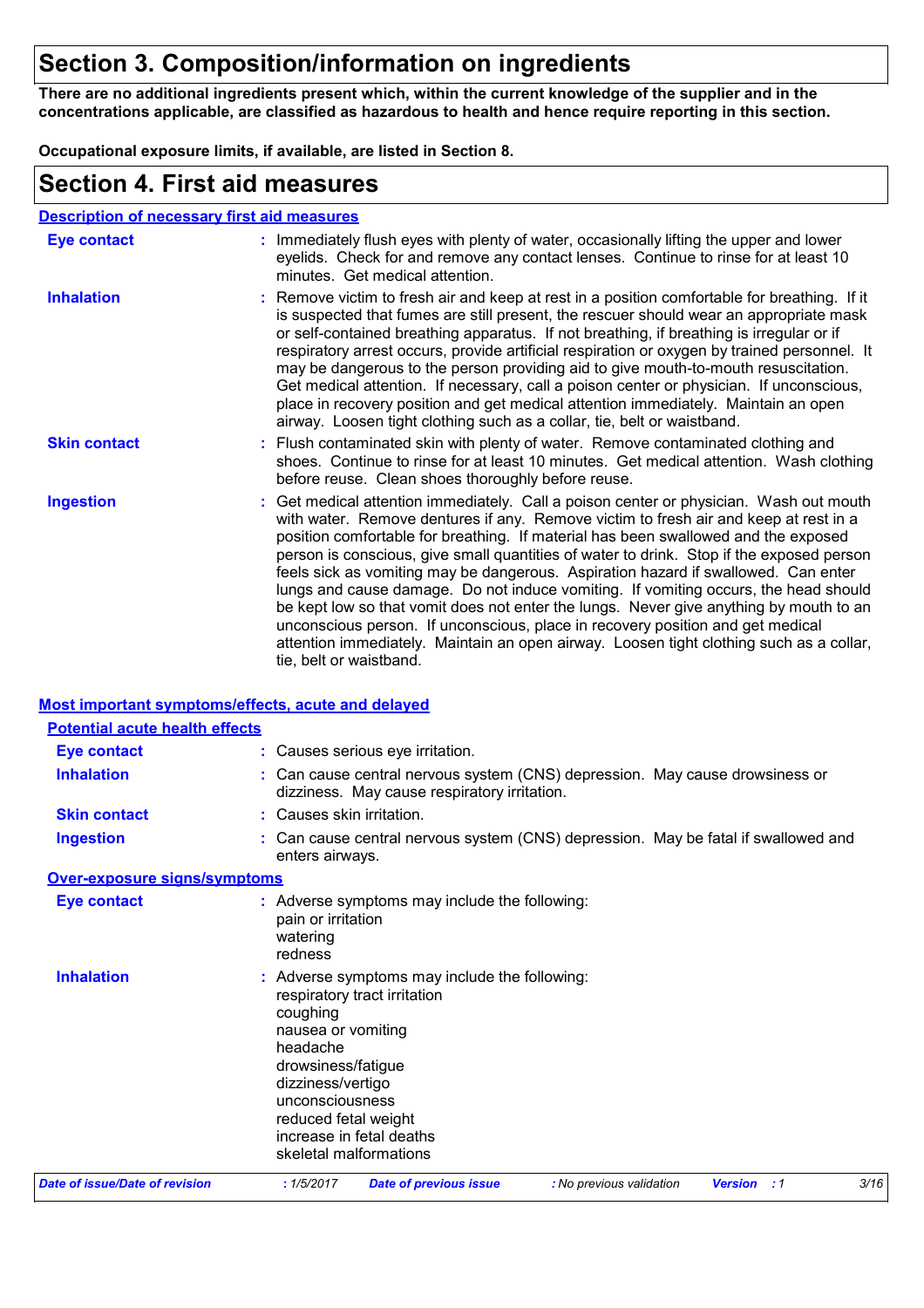# **Section 4. First aid measures**

| <b>Skin contact</b>               | : Adverse symptoms may include the following:<br>irritation<br>redness<br>reduced fetal weight<br>increase in fetal deaths<br>skeletal malformations                                                                                                                                                                    |
|-----------------------------------|-------------------------------------------------------------------------------------------------------------------------------------------------------------------------------------------------------------------------------------------------------------------------------------------------------------------------|
| <b>Ingestion</b>                  | : Adverse symptoms may include the following:<br>nausea or vomiting<br>reduced fetal weight<br>increase in fetal deaths<br>skeletal malformations<br><u>Indication of immediate medical attention and special treatment needed, if necessary</u>                                                                        |
| <b>Notes to physician</b>         | : Treat symptomatically. Contact poison treatment specialist immediately if large<br>quantities have been ingested or inhaled.                                                                                                                                                                                          |
| <b>Specific treatments</b>        | : No specific treatment.                                                                                                                                                                                                                                                                                                |
| <b>Protection of first-aiders</b> | : No action shall be taken involving any personal risk or without suitable training. If it is<br>suspected that fumes are still present, the rescuer should wear an appropriate mask or<br>self-contained breathing apparatus. It may be dangerous to the person providing aid to<br>give mouth-to-mouth resuscitation. |

| See toxicological information (Section 11) |  |  |
|--------------------------------------------|--|--|
|--------------------------------------------|--|--|

|  | <b>Section 5. Fire-fighting measures</b> |  |
|--|------------------------------------------|--|
|--|------------------------------------------|--|

| <b>Extinguishing media</b>                               |                                                                                                                                                                                                                                                                                                                                                                                                                                                                                                                                                                                               |
|----------------------------------------------------------|-----------------------------------------------------------------------------------------------------------------------------------------------------------------------------------------------------------------------------------------------------------------------------------------------------------------------------------------------------------------------------------------------------------------------------------------------------------------------------------------------------------------------------------------------------------------------------------------------|
| <b>Suitable extinguishing</b><br>media                   | : Use an extinguishing agent suitable for the surrounding fire.                                                                                                                                                                                                                                                                                                                                                                                                                                                                                                                               |
| <b>Unsuitable extinguishing</b><br>media                 | : None known.                                                                                                                                                                                                                                                                                                                                                                                                                                                                                                                                                                                 |
| <b>Specific hazards arising</b><br>from the chemical     | : Extremely flammable aerosol. In a fire or if heated, a pressure increase will occur and<br>the container may burst, with the risk of a subsequent explosion. Gas may accumulate<br>in low or confined areas or travel a considerable distance to a source of ignition and<br>flash back, causing fire or explosion. Bursting aerosol containers may be propelled from<br>a fire at high speed. Runoff to sewer may create fire or explosion hazard. Fire water<br>contaminated with this material must be contained and prevented from being discharged<br>to any waterway, sewer or drain. |
| <b>Hazardous thermal</b><br>decomposition products       | : Decomposition products may include the following materials:<br>carbon dioxide<br>carbon monoxide                                                                                                                                                                                                                                                                                                                                                                                                                                                                                            |
| <b>Special protective actions</b><br>for fire-fighters   | : Promptly isolate the scene by removing all persons from the vicinity of the incident if<br>there is a fire. No action shall be taken involving any personal risk or without suitable<br>training. Move containers from fire area if this can be done without risk. Use water<br>spray to keep fire-exposed containers cool.                                                                                                                                                                                                                                                                 |
| <b>Special protective</b><br>equipment for fire-fighters | : Fire-fighters should wear appropriate protective equipment and self-contained breathing<br>apparatus (SCBA) with a full face-piece operated in positive pressure mode.                                                                                                                                                                                                                                                                                                                                                                                                                      |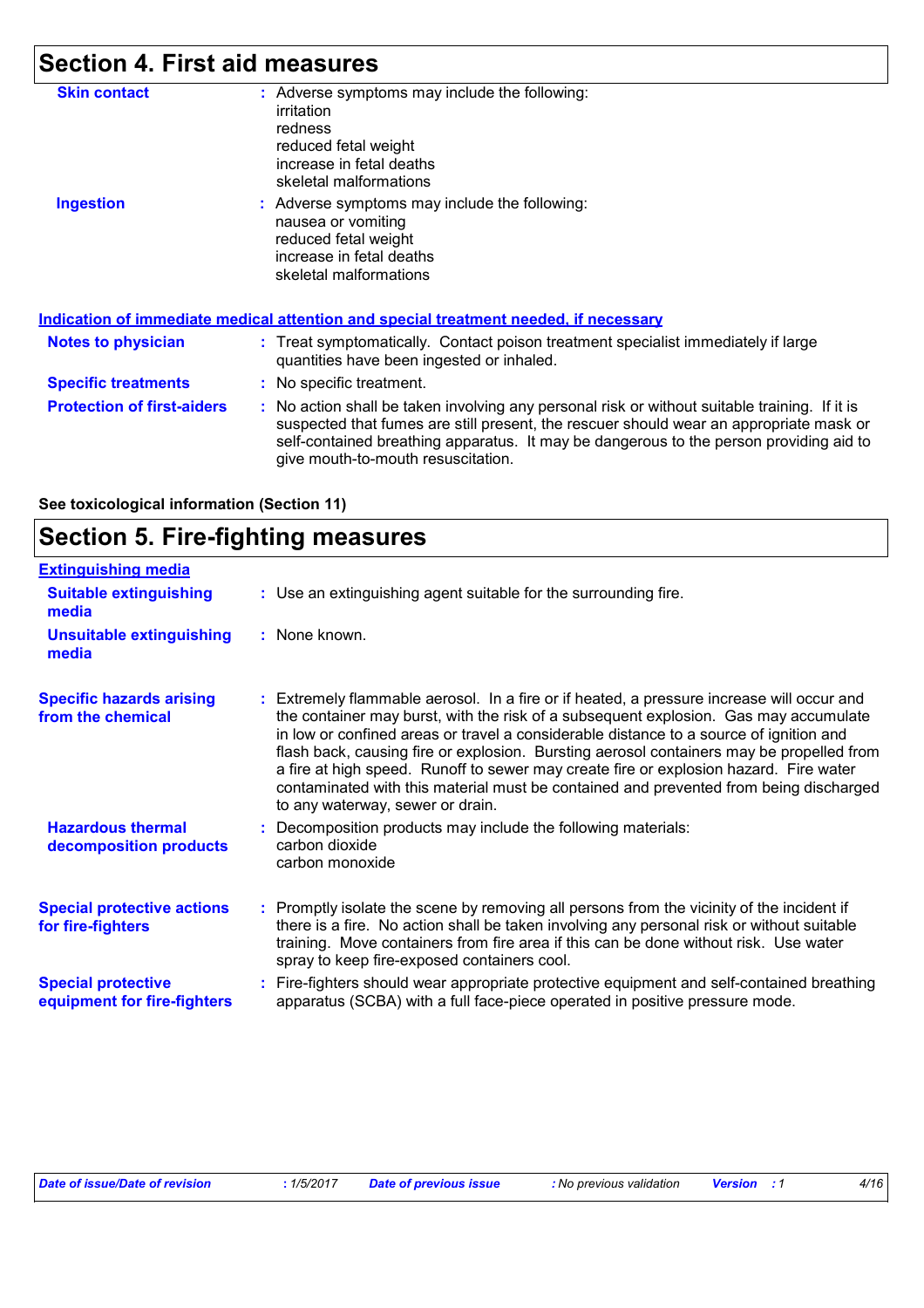## **Section 6. Accidental release measures**

|                                | <b>Personal precautions, protective equipment and emergency procedures</b>                                                                                                                                                                                                                                                                                                                                                                                                                                                                                                                                                                                                                                                                                                       |
|--------------------------------|----------------------------------------------------------------------------------------------------------------------------------------------------------------------------------------------------------------------------------------------------------------------------------------------------------------------------------------------------------------------------------------------------------------------------------------------------------------------------------------------------------------------------------------------------------------------------------------------------------------------------------------------------------------------------------------------------------------------------------------------------------------------------------|
| For non-emergency<br>personnel | : No action shall be taken involving any personal risk or without suitable training.<br>Evacuate surrounding areas. Keep unnecessary and unprotected personnel from<br>entering. In the case of aerosols being ruptured, care should be taken due to the rapid<br>escape of the pressurized contents and propellant. If a large number of containers are<br>ruptured, treat as a bulk material spillage according to the instructions in the clean-up<br>section. Do not touch or walk through spilled material. Shut off all ignition sources. No<br>flares, smoking or flames in hazard area. Avoid breathing vapor or mist. Provide<br>adequate ventilation. Wear appropriate respirator when ventilation is inadequate. Put<br>on appropriate personal protective equipment. |
| For emergency responders :     | If specialized clothing is required to deal with the spillage, take note of any information in<br>Section 8 on suitable and unsuitable materials. See also the information in "For non-<br>emergency personnel".                                                                                                                                                                                                                                                                                                                                                                                                                                                                                                                                                                 |

**Environmental precautions :** Avoid dispersal of spilled material and runoff and contact with soil, waterways, drains and sewers. Inform the relevant authorities if the product has caused environmental pollution (sewers, waterways, soil or air). Water polluting material. May be harmful to the environment if released in large quantities.

#### **Methods and materials for containment and cleaning up**

| <b>Small spill</b> | : Stop leak if without risk. Move containers from spill area. Use spark-proof tools and<br>explosion-proof equipment. Dilute with water and mop up if water-soluble. Alternatively,<br>or if water-insoluble, absorb with an inert dry material and place in an appropriate waste<br>disposal container. Dispose of via a licensed waste disposal contractor.                                                                                                                                                                                                                                                                                                                                                                                                        |
|--------------------|----------------------------------------------------------------------------------------------------------------------------------------------------------------------------------------------------------------------------------------------------------------------------------------------------------------------------------------------------------------------------------------------------------------------------------------------------------------------------------------------------------------------------------------------------------------------------------------------------------------------------------------------------------------------------------------------------------------------------------------------------------------------|
| <b>Large spill</b> | : Stop leak if without risk. Move containers from spill area. Use spark-proof tools and<br>explosion-proof equipment. Approach release from upwind. Prevent entry into sewers,<br>water courses, basements or confined areas. Wash spillages into an effluent treatment<br>plant or proceed as follows. Contain and collect spillage with non-combustible,<br>absorbent material e.g. sand, earth, vermiculite or diatomaceous earth and place in<br>container for disposal according to local regulations (see Section 13). Dispose of via a<br>licensed waste disposal contractor. Contaminated absorbent material may pose the<br>same hazard as the spilled product. Note: see Section 1 for emergency contact<br>information and Section 13 for waste disposal. |

## **Section 7. Handling and storage**

| <b>Precautions for safe handling</b>             |                                                                                                                                                                                                                                                                                                                                                                                                                                                                                                                                                                                                                                                                                                                                                                                                                                                                                                                               |
|--------------------------------------------------|-------------------------------------------------------------------------------------------------------------------------------------------------------------------------------------------------------------------------------------------------------------------------------------------------------------------------------------------------------------------------------------------------------------------------------------------------------------------------------------------------------------------------------------------------------------------------------------------------------------------------------------------------------------------------------------------------------------------------------------------------------------------------------------------------------------------------------------------------------------------------------------------------------------------------------|
| <b>Protective measures</b>                       | : Put on appropriate personal protective equipment (see Section 8). Pressurized<br>container: protect from sunlight and do not expose to temperatures exceeding 50°C. Do<br>not pierce or burn, even after use. Avoid exposure - obtain special instructions before<br>use. Avoid exposure during pregnancy. Do not handle until all safety precautions have<br>been read and understood. Do not get in eyes or on skin or clothing. Do not breathe<br>vapor or mist. Do not swallow. Avoid breathing gas. Avoid release to the environment.<br>Use only with adequate ventilation. Wear appropriate respirator when ventilation is<br>inadequate. Store and use away from heat, sparks, open flame or any other ignition<br>source. Use explosion-proof electrical (ventilating, lighting and material handling)<br>equipment. Use only non-sparking tools. Empty containers retain product residue and<br>can be hazardous. |
| <b>Advice on general</b><br>occupational hygiene | : Eating, drinking and smoking should be prohibited in areas where this material is<br>handled, stored and processed. Workers should wash hands and face before eating,<br>drinking and smoking. Remove contaminated clothing and protective equipment before<br>entering eating areas. See also Section 8 for additional information on hygiene<br>measures.                                                                                                                                                                                                                                                                                                                                                                                                                                                                                                                                                                 |

| Date of issue/Date of revision | 1/5/2017 | <b>Date of previous issue</b> | : No previous validation | <b>Version</b> : 1 |  |
|--------------------------------|----------|-------------------------------|--------------------------|--------------------|--|
|                                |          |                               |                          |                    |  |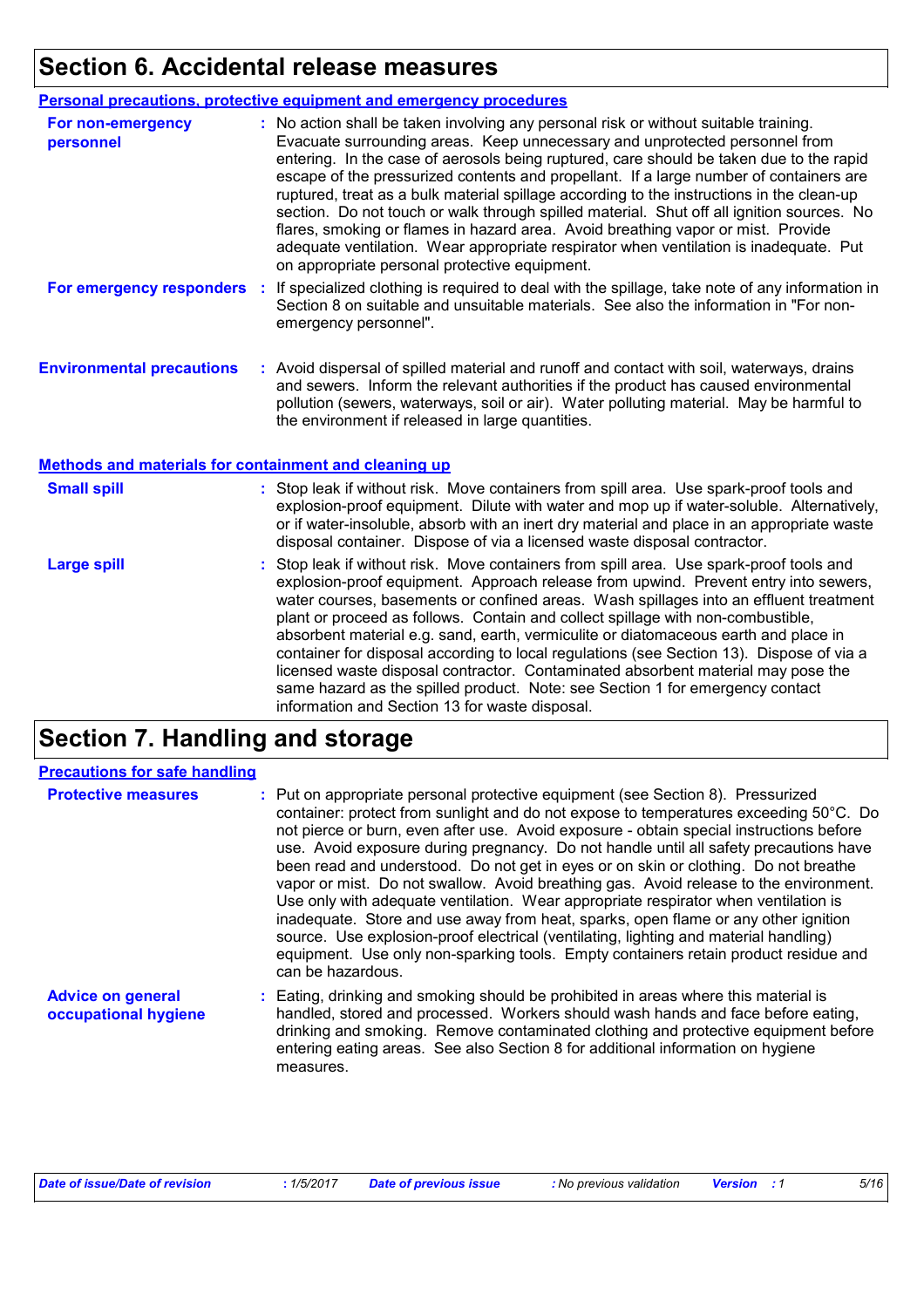## **Section 7. Handling and storage**

**including any incompatibilities**

**Conditions for safe storage,** : Store in accordance with local regulations. Store away from direct sunlight in a dry, cool and well-ventilated area, away from incompatible materials (see Section 10) and food and drink. Protect from sunlight. Store locked up. Eliminate all ignition sources. Use appropriate containment to avoid environmental contamination.

### **Section 8. Exposure controls/personal protection**

#### **Control parameters**

**Occupational exposure limits (OSHA United States)**

| <b>Ingredient name</b>                       | <b>Exposure limits</b>                                                                                                                                                                                                                                                                                                                                                                                                                                              |
|----------------------------------------------|---------------------------------------------------------------------------------------------------------------------------------------------------------------------------------------------------------------------------------------------------------------------------------------------------------------------------------------------------------------------------------------------------------------------------------------------------------------------|
| Ethanol<br>Methyl Acetate                    | ACGIH TLV (United States, 3/2016).<br>STEL: 1000 ppm 15 minutes.<br>NIOSH REL (United States, 10/2013).<br>TWA: 1000 ppm 10 hours.<br>TWA: 1900 mg/m <sup>3</sup> 10 hours.<br>OSHA PEL (United States, 6/2016).<br>TWA: 1000 ppm 8 hours.<br>TWA: 1900 mg/m <sup>3</sup> 8 hours.<br>ACGIH TLV (United States, 3/2016).                                                                                                                                            |
|                                              | TWA: 200 ppm 8 hours.<br>TWA: 606 mg/m <sup>3</sup> 8 hours.<br>STEL: 250 ppm 15 minutes.<br>STEL: 757 mg/m <sup>3</sup> 15 minutes.<br>NIOSH REL (United States, 10/2013).<br>TWA: 200 ppm 10 hours.<br>TWA: 610 mg/m <sup>3</sup> 10 hours.<br>STEL: 250 ppm 15 minutes.<br>STEL: 760 mg/m <sup>3</sup> 15 minutes.<br>OSHA PEL (United States, 6/2016).<br>TWA: 200 ppm 8 hours.<br>TWA: 610 mg/m <sup>3</sup> 8 hours.                                          |
| Heptane, Branched, Cyclic, Linear            | ACGIH TLV (United States, 3/2016).<br>TWA: 400 ppm 8 hours.<br>TWA: 1640 mg/m <sup>3</sup> 8 hours.<br>STEL: 500 ppm 15 minutes.<br>STEL: 2050 mg/m <sup>3</sup> 15 minutes.                                                                                                                                                                                                                                                                                        |
| Heptane                                      | ACGIH TLV (United States, 3/2016).<br>TWA: 400 ppm 8 hours.<br>TWA: 1640 mg/m <sup>3</sup> 8 hours.<br>STEL: 500 ppm 15 minutes.<br>STEL: 2050 mg/m <sup>3</sup> 15 minutes.<br>NIOSH REL (United States, 10/2013).<br>TWA: 85 ppm 10 hours.<br>TWA: 350 mg/m <sup>3</sup> 10 hours.<br>CEIL: 440 ppm 15 minutes.<br>CEIL: 1800 mg/m <sup>3</sup> 15 minutes.<br>OSHA PEL (United States, 6/2016).<br>TWA: 500 ppm 8 hours.<br>TWA: 2000 mg/m <sup>3</sup> 8 hours. |
| Carbon Dioxide                               | ACGIH TLV (United States, 3/2016). Oxygen<br><b>Depletion [Asphyxiant].</b><br>TWA: 5000 ppm 8 hours.<br>TWA: 9000 mg/m <sup>3</sup> 8 hours.<br>STEL: 30000 ppm 15 minutes.<br>STEL: 54000 mg/m <sup>3</sup> 15 minutes.<br>NIOSH REL (United States, 10/2013).<br>TWA: 5000 ppm 10 hours.<br>TWA: 9000 mg/m <sup>3</sup> 10 hours.                                                                                                                                |
| Date of issue/Date of revision<br>: 1/5/2017 | <b>Date of previous issue</b><br>: No previous validation<br>Version : 1<br>6/16                                                                                                                                                                                                                                                                                                                                                                                    |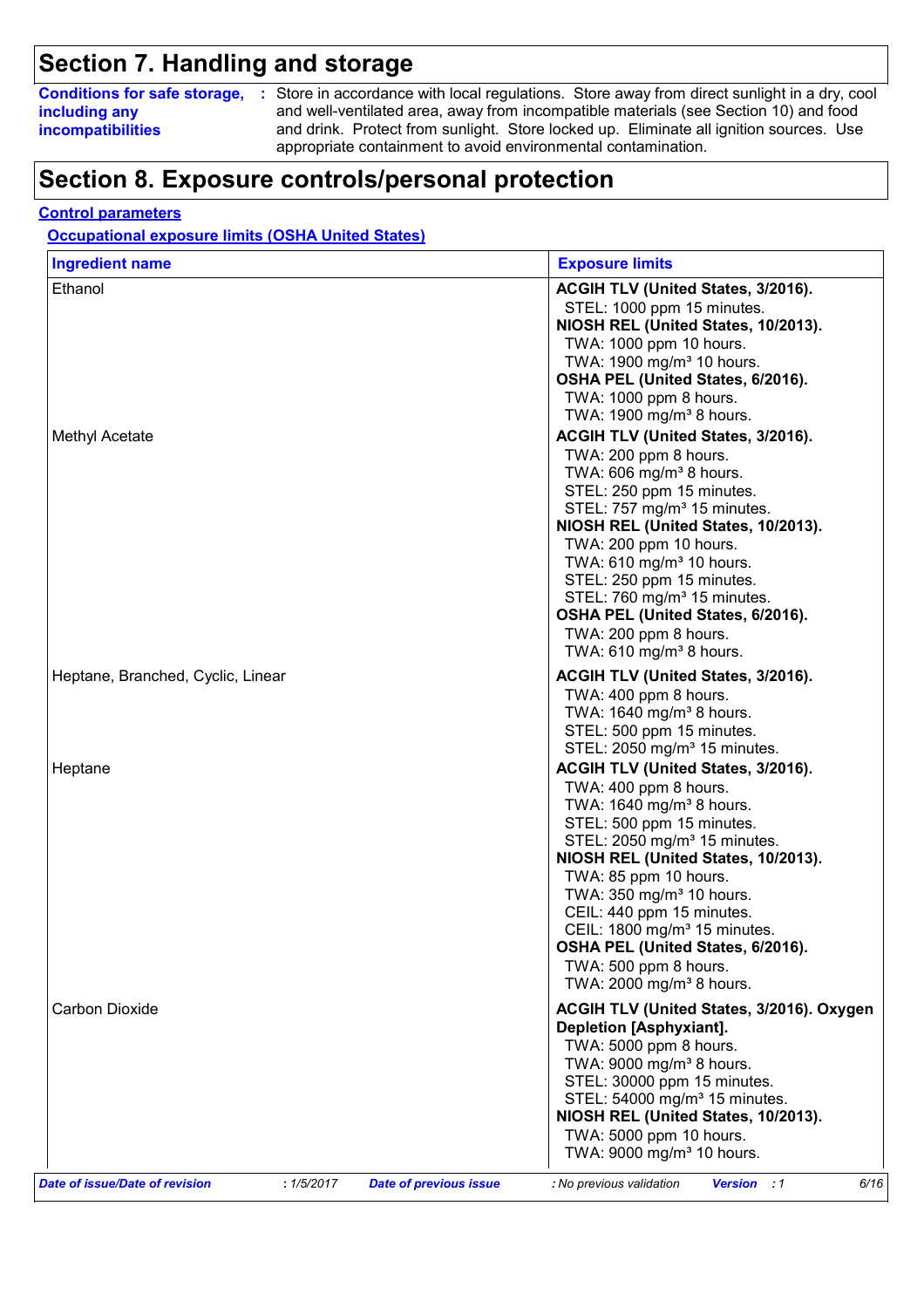## **Section 8. Exposure controls/personal protection**

|            | STEL: 30000 ppm 15 minutes.<br>STEL: 54000 mg/m <sup>3</sup> 15 minutes.<br>OSHA PEL (United States, 6/2016). |
|------------|---------------------------------------------------------------------------------------------------------------|
|            | TWA: 5000 ppm 8 hours.<br>TWA: 9000 mg/m <sup>3</sup> 8 hours.                                                |
| 2-Propanol | ACGIH TLV (United States, 3/2016).                                                                            |
|            | TWA: 200 ppm 8 hours.                                                                                         |
|            | STEL: 400 ppm 15 minutes.                                                                                     |
|            | NIOSH REL (United States, 10/2013).                                                                           |
|            | TWA: 400 ppm 10 hours.                                                                                        |
|            | TWA: 980 mg/m <sup>3</sup> 10 hours.                                                                          |
|            | STEL: 500 ppm 15 minutes.                                                                                     |
|            | STEL: 1225 mg/m <sup>3</sup> 15 minutes.                                                                      |
|            | OSHA PEL (United States, 6/2016).                                                                             |
|            | TWA: 400 ppm 8 hours.                                                                                         |
|            | TWA: $980 \text{ mg/m}^3$ 8 hours.                                                                            |
| Toluene    | OSHA PEL Z2 (United States, 2/2013).                                                                          |
|            | TWA: 200 ppm 8 hours.                                                                                         |
|            | CEIL: 300 ppm                                                                                                 |
|            | AMP: 500 ppm 10 minutes.                                                                                      |
|            | NIOSH REL (United States, 10/2013).                                                                           |
|            | TWA: 100 ppm 10 hours.                                                                                        |
|            | TWA: 375 mg/m <sup>3</sup> 10 hours.<br>STEL: 150 ppm 15 minutes.                                             |
|            | STEL: 560 mg/m <sup>3</sup> 15 minutes.                                                                       |
|            | ACGIH TLV (United States, 3/2016).                                                                            |
|            | TWA: 20 ppm 8 hours.                                                                                          |

#### **Occupational exposure limits (Canada)**

| <b>Ingredient name</b> | <b>Exposure limits</b>                                                                                                                                                                                                                                                                                                                                                                                                                                                                                                          |
|------------------------|---------------------------------------------------------------------------------------------------------------------------------------------------------------------------------------------------------------------------------------------------------------------------------------------------------------------------------------------------------------------------------------------------------------------------------------------------------------------------------------------------------------------------------|
| Ethanol                | CA Alberta Provincial (Canada, 4/2009).<br>8 hrs OEL: 1000 ppm 8 hours.<br>8 hrs OEL: 1880 mg/m <sup>3</sup> 8 hours.<br><b>CA British Columbia Provincial (Canada,</b><br>$5/2015$ ).<br>STEL: 1000 ppm 15 minutes.<br>CA Ontario Provincial (Canada, 7/2015).<br>STEL: 1000 ppm 15 minutes.<br>CA Quebec Provincial (Canada, 1/2014).<br>TWAEV: 1000 ppm 8 hours.<br>TWAEV: 1880 mg/m <sup>3</sup> 8 hours.<br><b>CA Saskatchewan Provincial (Canada,</b><br>7/2013).<br>STEL: 1250 ppm 15 minutes.<br>TWA: 1000 ppm 8 hours. |
| Methyl Acetate         | CA Alberta Provincial (Canada, 4/2009).<br>8 hrs OEL: 606 mg/m <sup>3</sup> 8 hours.<br>15 min OEL: 757 mg/m <sup>3</sup> 15 minutes.<br>15 min OEL: 250 ppm 15 minutes.<br>8 hrs OEL: 200 ppm 8 hours.<br><b>CA British Columbia Provincial (Canada,</b><br>$5/2015$ ).<br>TWA: 200 ppm 8 hours.<br>STEL: 250 ppm 15 minutes.<br>CA Ontario Provincial (Canada, 7/2015).<br>TWA: 200 ppm 8 hours.<br>STEL: 250 ppm 15 minutes.<br>CA Quebec Provincial (Canada, 1/2014).                                                       |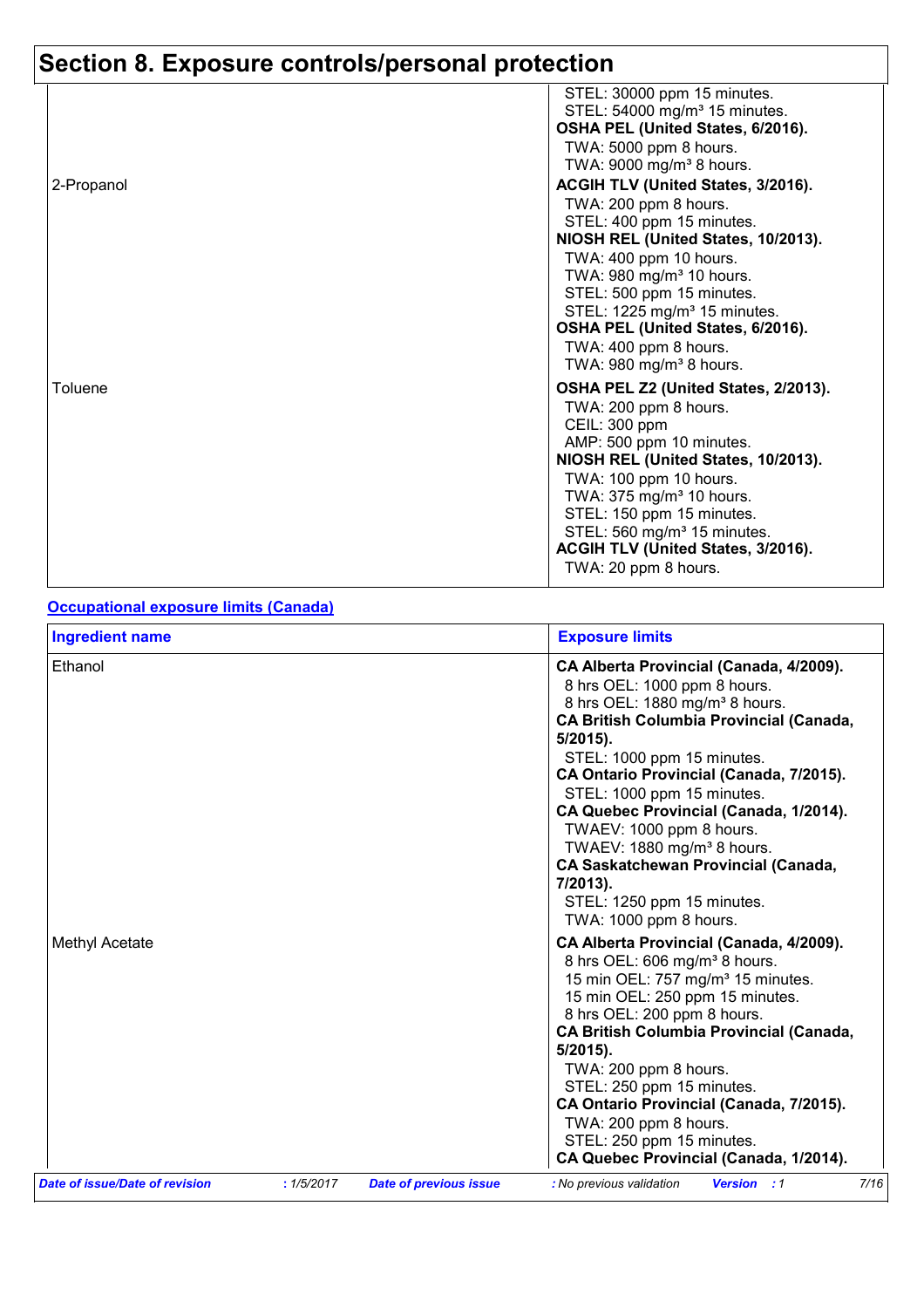## **Section 8. Exposure controls/personal protection**

|                                   | TWAEV: 200 ppm 8 hours.<br>TWAEV: 606 mg/m <sup>3</sup> 8 hours.<br>STEV: 250 ppm 15 minutes.<br>STEV: 757 mg/m <sup>3</sup> 15 minutes.<br><b>CA Saskatchewan Provincial (Canada,</b><br>7/2013).<br>STEL: 250 ppm 15 minutes.<br>TWA: 200 ppm 8 hours.                                                                                                                                                                                                                                                                                                                             |
|-----------------------------------|--------------------------------------------------------------------------------------------------------------------------------------------------------------------------------------------------------------------------------------------------------------------------------------------------------------------------------------------------------------------------------------------------------------------------------------------------------------------------------------------------------------------------------------------------------------------------------------|
| Heptane, Branched, Cyclic, Linear | CA Alberta Provincial (Canada, 4/2009).<br>15 min OEL: 2050 mg/m <sup>3</sup> 15 minutes.<br>8 hrs OEL: 1640 mg/m <sup>3</sup> 8 hours.<br>8 hrs OEL: 400 ppm 8 hours.<br>15 min OEL: 500 ppm 15 minutes.<br>CA Ontario Provincial (Canada, 7/2015).<br>TWA: 400 ppm 8 hours.<br>STEL: 500 ppm 15 minutes.                                                                                                                                                                                                                                                                           |
| Toluene                           | CA Alberta Provincial (Canada, 4/2009).<br>Absorbed through skin.<br>8 hrs OEL: 50 ppm 8 hours.<br>8 hrs OEL: 188 mg/m <sup>3</sup> 8 hours.<br><b>CA British Columbia Provincial (Canada,</b><br>$5/2015$ ).<br>TWA: 20 ppm 8 hours.<br>CA Ontario Provincial (Canada, 7/2015).<br>TWA: 20 ppm 8 hours.<br>CA Quebec Provincial (Canada, 1/2014).<br>Absorbed through skin.<br>TWAEV: 50 ppm 8 hours.<br>TWAEV: 188 mg/m <sup>3</sup> 8 hours.<br><b>CA Saskatchewan Provincial (Canada,</b><br>7/2013). Absorbed through skin.<br>STEL: 60 ppm 15 minutes.<br>TWA: 50 ppm 8 hours. |

| <b>Appropriate engineering</b><br><b>controls</b> | : Use only with adequate ventilation. Use process enclosures, local exhaust ventilation or<br>other engineering controls to keep worker exposure to airborne contaminants below any<br>recommended or statutory limits. The engineering controls also need to keep gas,<br>vapor or dust concentrations below any lower explosive limits. Use explosion-proof<br>ventilation equipment.           |
|---------------------------------------------------|---------------------------------------------------------------------------------------------------------------------------------------------------------------------------------------------------------------------------------------------------------------------------------------------------------------------------------------------------------------------------------------------------|
| <b>Environmental exposure</b><br><b>controls</b>  | ÷,<br>Emissions from ventilation or work process equipment should be checked to ensure<br>they comply with the requirements of environmental protection legislation. In some<br>cases, fume scrubbers, filters or engineering modifications to the process equipment<br>will be necessary to reduce emissions to acceptable levels.                                                               |
| <b>Individual protection measures</b>             |                                                                                                                                                                                                                                                                                                                                                                                                   |
| <b>Hygiene measures</b>                           | : Wash hands, forearms and face thoroughly after handling chemical products, before<br>eating, smoking and using the lavatory and at the end of the working period.<br>Appropriate techniques should be used to remove potentially contaminated clothing.<br>Wash contaminated clothing before reusing. Ensure that eyewash stations and safety<br>showers are close to the workstation location. |
| <b>Eye/face protection</b>                        | : Safety eyewear complying with an approved standard should be used when a risk<br>assessment indicates this is necessary to avoid exposure to liquid splashes, mists,<br>gases or dusts. If contact is possible, the following protection should be worn, unless<br>the assessment indicates a higher degree of protection: chemical splash goggles.                                             |
| <b>Skin protection</b>                            |                                                                                                                                                                                                                                                                                                                                                                                                   |
| <b>Date of issue/Date of revision</b>             | : 1/5/2017<br><b>Date of previous issue</b><br>: No previous validation<br><b>Version</b><br>8/16<br>$\cdot$ 1                                                                                                                                                                                                                                                                                    |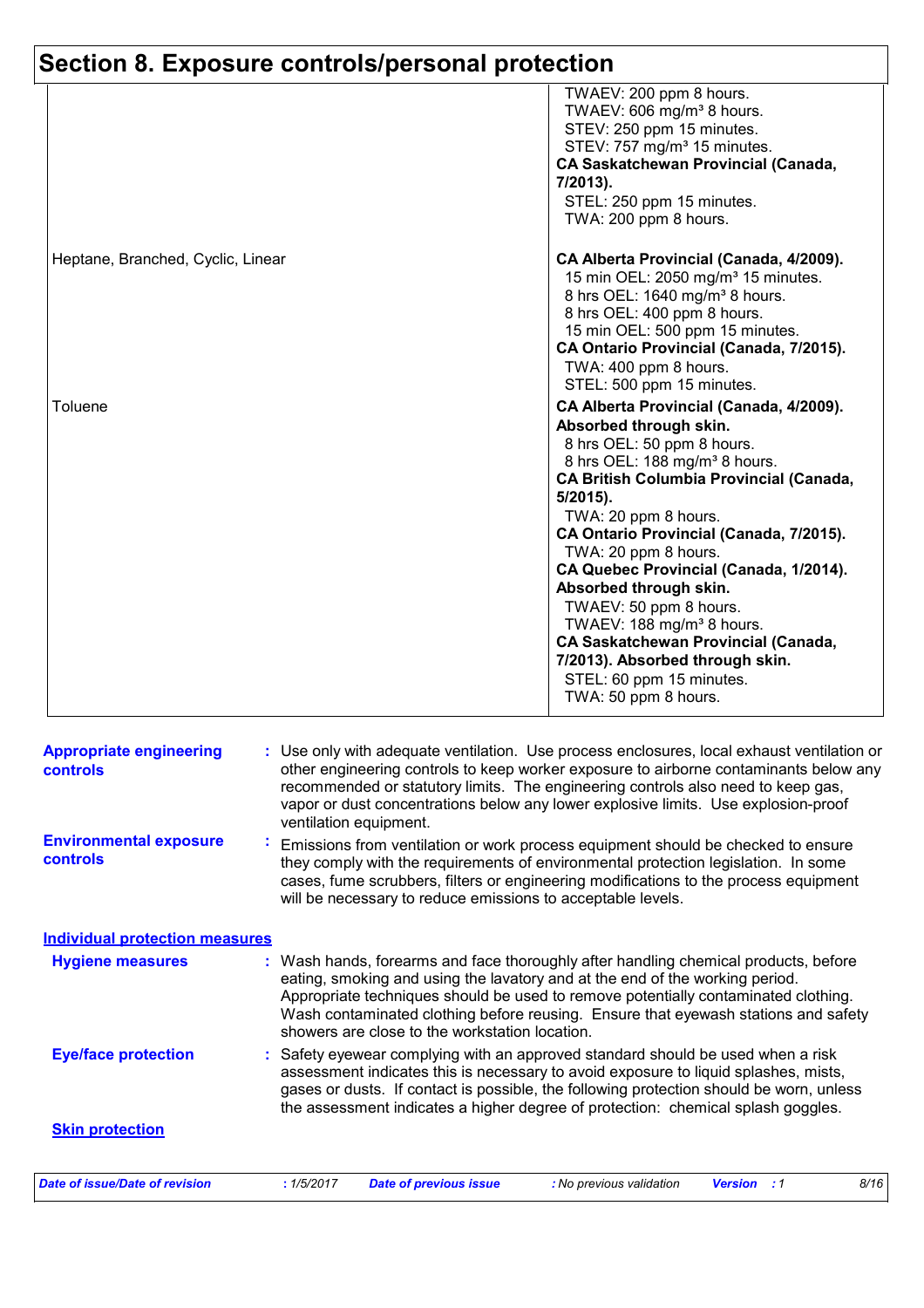## **Section 8. Exposure controls/personal protection**

| <b>Hand protection</b>        | : Chemical-resistant, impervious gloves complying with an approved standard should be<br>worn at all times when handling chemical products if a risk assessment indicates this is<br>necessary. Considering the parameters specified by the glove manufacturer, check<br>during use that the gloves are still retaining their protective properties. It should be<br>noted that the time to breakthrough for any glove material may be different for different<br>glove manufacturers. In the case of mixtures, consisting of several substances, the<br>protection time of the gloves cannot be accurately estimated. |
|-------------------------------|------------------------------------------------------------------------------------------------------------------------------------------------------------------------------------------------------------------------------------------------------------------------------------------------------------------------------------------------------------------------------------------------------------------------------------------------------------------------------------------------------------------------------------------------------------------------------------------------------------------------|
| <b>Body protection</b>        | : Personal protective equipment for the body should be selected based on the task being<br>performed and the risks involved and should be approved by a specialist before<br>handling this product. When there is a risk of ignition from static electricity, wear anti-<br>static protective clothing. For the greatest protection from static discharges, clothing<br>should include anti-static overalls, boots and gloves.                                                                                                                                                                                         |
| <b>Other skin protection</b>  | : Appropriate footwear and any additional skin protection measures should be selected<br>based on the task being performed and the risks involved and should be approved by a<br>specialist before handling this product.                                                                                                                                                                                                                                                                                                                                                                                              |
| <b>Respiratory protection</b> | : Based on the hazard and potential for exposure, select a respirator that meets the<br>appropriate standard or certification. Respirators must be used according to a<br>respiratory protection program to ensure proper fitting, training, and other important<br>aspects of use.                                                                                                                                                                                                                                                                                                                                    |

## **Section 9. Physical and chemical properties**

| <b>Appearance</b>                                 |    |                                                                 |
|---------------------------------------------------|----|-----------------------------------------------------------------|
| <b>Physical state</b>                             |    | $:$ Liquid.                                                     |
| <b>Color</b>                                      |    | : Not available.                                                |
| <b>Odor</b>                                       |    | $:$ Not available.                                              |
| <b>Odor threshold</b>                             |    | : Not available.                                                |
| рH                                                |    | :7                                                              |
| <b>Melting point</b>                              | t. | Not available.                                                  |
| <b>Boiling point</b>                              |    | Not available.                                                  |
| <b>Flash point</b>                                |    | Closed cup: -13°C (8.6°F) [Pensky-Martens Closed Cup]           |
| <b>Evaporation rate</b>                           |    | $: 5.3$ (butyl acetate = 1)                                     |
| <b>Flammability (solid, gas)</b>                  |    | Not available.                                                  |
| Lower and upper explosive<br>(flammable) limits   |    | : Lower: 1.05%<br><b>Upper: 19%</b>                             |
| <b>Vapor pressure</b>                             |    | : 13.5 kPa (101.325 mm Hg) [at 20°C]                            |
| <b>Vapor density</b>                              |    | : $1.5$ [Air = 1]                                               |
| <b>Relative density</b>                           |    | : 0.8                                                           |
| <b>Solubility</b>                                 |    | $:$ Not available.                                              |
| <b>Partition coefficient: n-</b><br>octanol/water |    | : Not available.                                                |
| <b>Auto-ignition temperature</b>                  |    | $:$ Not available.                                              |
| <b>Decomposition temperature</b>                  |    | Not available.                                                  |
| <b>Viscosity</b>                                  |    | Kinematic (40°C (104°F)): <0.205 cm <sup>2</sup> /s (<20.5 cSt) |
| <b>Molecular weight</b>                           |    | Not applicable.                                                 |
| <b>Aerosol product</b>                            |    |                                                                 |
| <b>Type of aerosol</b>                            |    | : Spray                                                         |
| <b>Heat of combustion</b>                         |    | $: 30.19$ kJ/g                                                  |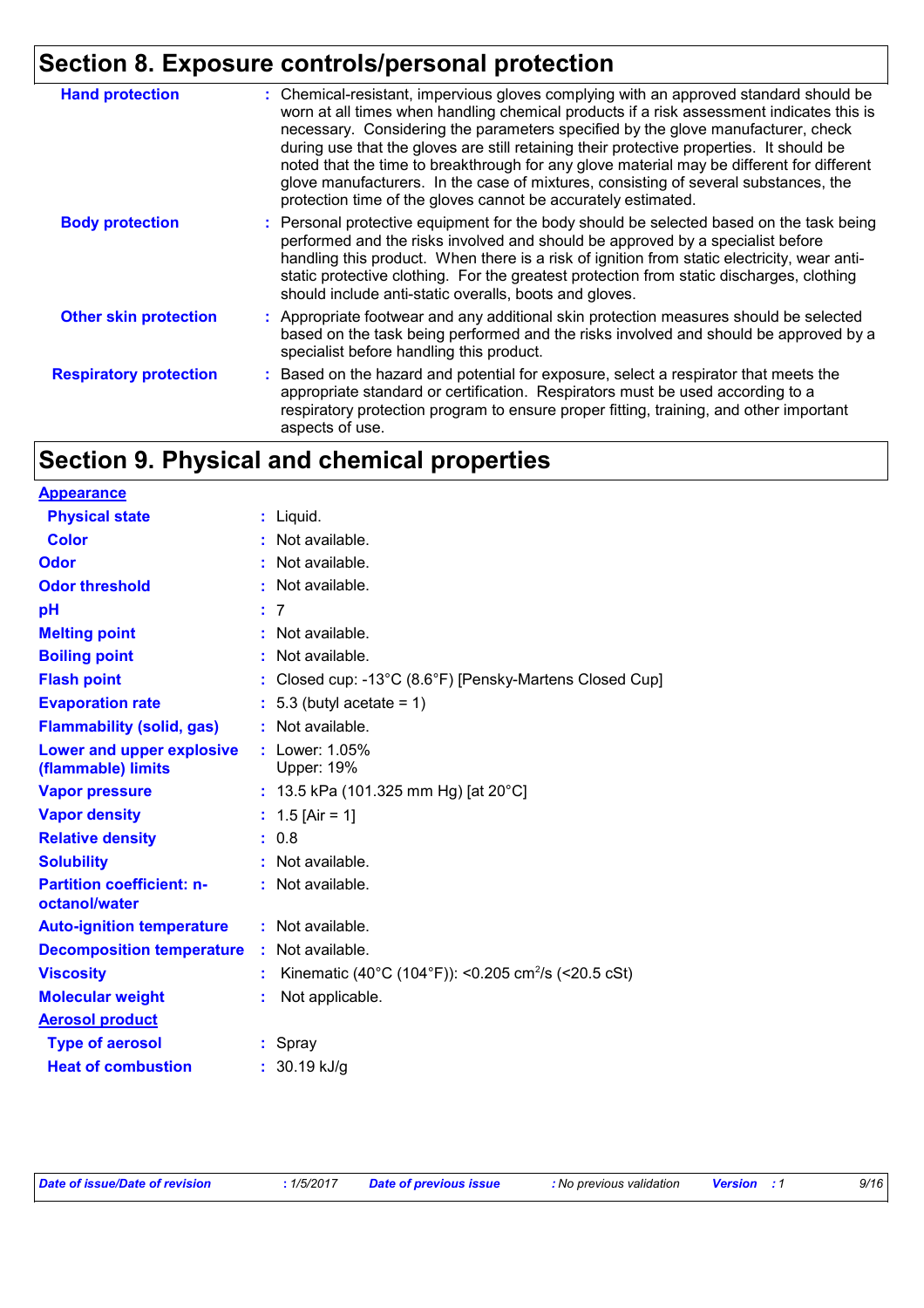## **Section 10. Stability and reactivity**

| <b>Reactivity</b>                            | : No specific test data related to reactivity available for this product or its ingredients.              |
|----------------------------------------------|-----------------------------------------------------------------------------------------------------------|
| <b>Chemical stability</b>                    | : The product is stable.                                                                                  |
| <b>Possibility of hazardous</b><br>reactions | : Under normal conditions of storage and use, hazardous reactions will not occur.                         |
| <b>Conditions to avoid</b>                   | : Avoid all possible sources of ignition (spark or flame).                                                |
| <b>Incompatible materials</b>                | : No specific data.                                                                                       |
| <b>Hazardous decomposition</b><br>products   | : Under normal conditions of storage and use, hazardous decomposition products should<br>not be produced. |

## **Section 11. Toxicological information**

### **Information on toxicological effects**

#### **Acute toxicity**

| <b>Product/ingredient name</b> | <b>Result</b>                | <b>Species</b> | <b>Dose</b>              | <b>Exposure</b> |
|--------------------------------|------------------------------|----------------|--------------------------|-----------------|
| Ethanol                        | <b>LC50 Inhalation Vapor</b> | Rat            | 124700 mg/m <sup>3</sup> | 4 hours         |
|                                | LD50 Oral                    | Rat            | 7 g/kg                   |                 |
| <b>Methyl Acetate</b>          | LD50 Dermal                  | Rabbit         | $>5$ g/kg                |                 |
|                                | LD50 Oral                    | Rat            | $>5$ g/kg                |                 |
| Heptane                        | <b>LC50 Inhalation Gas.</b>  | Rat            | 48000 ppm                | 4 hours         |
|                                | <b>LC50 Inhalation Vapor</b> | Rat            | 103 $g/m^3$              | 4 hours         |
| 2-Propanol                     | LD50 Dermal                  | Rabbit         | 12800 mg/kg              |                 |
|                                | LD50 Oral                    | Rat            | 5000 mg/kg               |                 |
| Toluene                        | <b>LC50 Inhalation Vapor</b> | Rat            | 49 $g/m3$                | 14 hours        |
|                                | LD50 Oral                    | Rat            | 636 mg/kg                |                 |

#### **Irritation/Corrosion**

| Eyes - Mild irritant<br>Eyes - Moderate irritant<br>Eyes - Moderate irritant<br>Eyes - Severe irritant | Rabbit<br>Rabbit<br>Rabbit<br>Rabbit                                                           |                                                             | 24 hours 500<br>milligrams<br>0.066666667<br>minutes 100<br>milligrams<br>100 | $\blacksquare$                                                                                                                                     |
|--------------------------------------------------------------------------------------------------------|------------------------------------------------------------------------------------------------|-------------------------------------------------------------|-------------------------------------------------------------------------------|----------------------------------------------------------------------------------------------------------------------------------------------------|
|                                                                                                        |                                                                                                |                                                             |                                                                               |                                                                                                                                                    |
|                                                                                                        |                                                                                                |                                                             |                                                                               |                                                                                                                                                    |
|                                                                                                        |                                                                                                |                                                             |                                                                               |                                                                                                                                                    |
|                                                                                                        |                                                                                                |                                                             | microliters                                                                   |                                                                                                                                                    |
|                                                                                                        |                                                                                                |                                                             | 500                                                                           |                                                                                                                                                    |
| Skin - Mild irritant                                                                                   | Rabbit                                                                                         |                                                             | milligrams<br>400                                                             | ٠                                                                                                                                                  |
|                                                                                                        |                                                                                                |                                                             | milligrams                                                                    |                                                                                                                                                    |
|                                                                                                        |                                                                                                |                                                             | milligrams                                                                    |                                                                                                                                                    |
|                                                                                                        |                                                                                                |                                                             |                                                                               |                                                                                                                                                    |
| Skin - Mild irritant                                                                                   | Rabbit                                                                                         |                                                             | 24 hours 500                                                                  | $\blacksquare$                                                                                                                                     |
| Skin - Moderate irritant                                                                               | Rabbit                                                                                         |                                                             | 24 hours 20                                                                   |                                                                                                                                                    |
| Eyes - Moderate irritant                                                                               | Rabbit                                                                                         |                                                             | 24 hours 100                                                                  |                                                                                                                                                    |
|                                                                                                        |                                                                                                |                                                             | milligrams                                                                    |                                                                                                                                                    |
| Eyes - Severe irritant                                                                                 | Rabbit                                                                                         |                                                             | 100                                                                           |                                                                                                                                                    |
|                                                                                                        |                                                                                                |                                                             |                                                                               | 10/16<br>$\cdot$ :1                                                                                                                                |
|                                                                                                        | Skin - Moderate irritant<br>Eyes - Moderate irritant<br>Eyes - Moderate irritant<br>: 1/5/2017 | Rabbit<br>Rabbit<br>Rabbit<br><b>Date of previous issue</b> |                                                                               | 24 hours 20<br>24 hours 100<br>milligrams<br>milligrams<br>milligrams<br>10 milligrams<br>milligrams<br><b>Version</b><br>: No previous validation |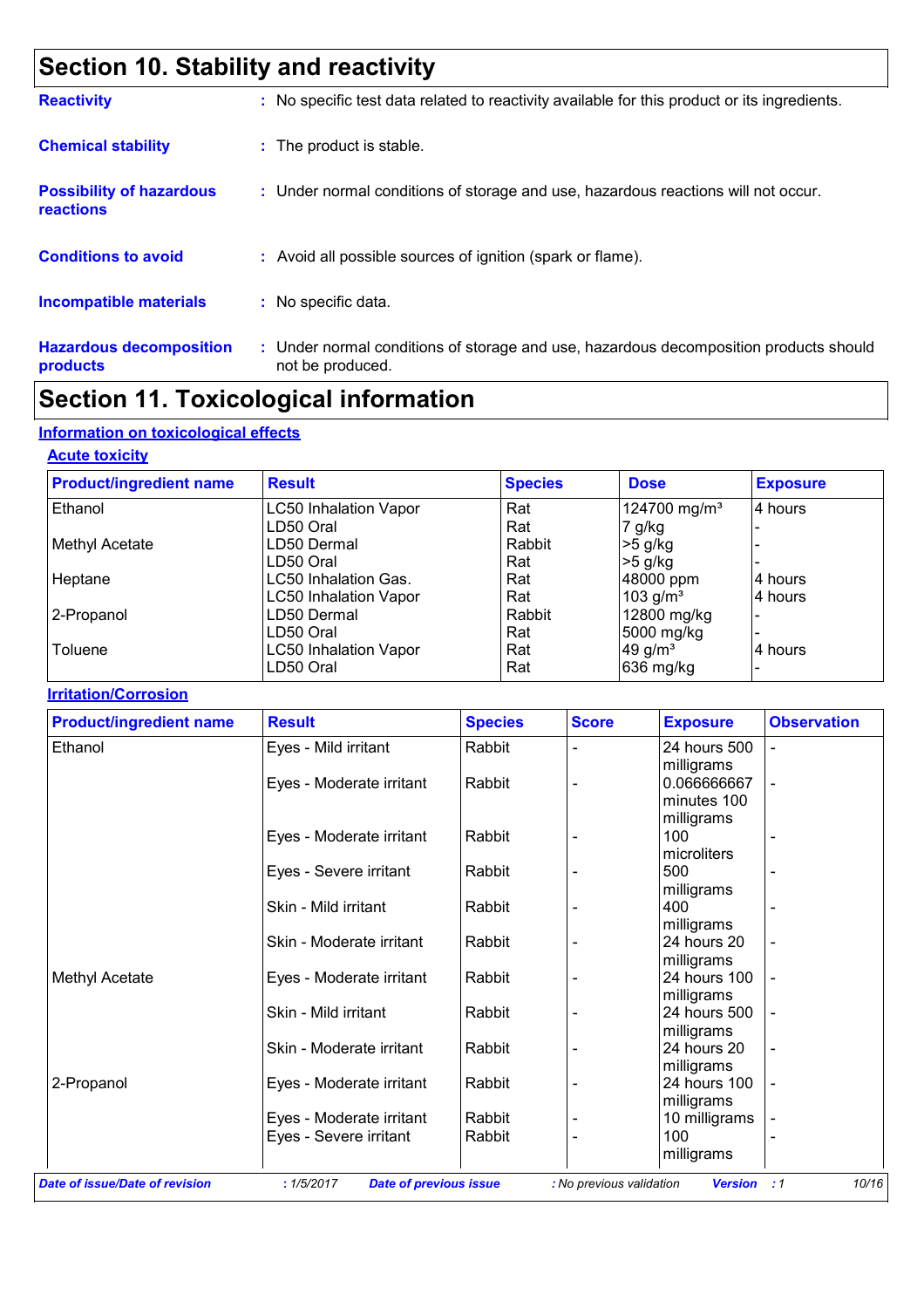## **Section 11. Toxicological information**

|         | Skin - Mild irritant     | Rabbit |   | 500          |                          |
|---------|--------------------------|--------|---|--------------|--------------------------|
|         |                          |        |   | milligrams   |                          |
| Toluene | Eyes - Mild irritant     | Rabbit |   | 0.5 minutes  | $\overline{\phantom{a}}$ |
|         |                          |        |   | 100          |                          |
|         |                          |        |   | milligrams   |                          |
|         | Eyes - Mild irritant     | Rabbit |   | 870          | $\overline{\phantom{0}}$ |
|         |                          |        |   | Micrograms   |                          |
|         | Eyes - Severe irritant   | Rabbit |   | 24 hours 2   | $\overline{\phantom{a}}$ |
|         |                          |        |   | milligrams   |                          |
|         | Skin - Mild irritant     | Pig    |   | 24 hours 250 |                          |
|         |                          |        |   | microliters  |                          |
|         | Skin - Mild irritant     | Rabbit | ٠ | 435          | $\overline{\phantom{a}}$ |
|         |                          |        |   | milligrams   |                          |
|         | Skin - Moderate irritant | Rabbit |   | 24 hours 20  | $\blacksquare$           |
|         |                          |        |   | milligrams   |                          |
|         | Skin - Moderate irritant | Rabbit |   | 500          | $\blacksquare$           |
|         |                          |        |   | milligrams   |                          |

#### **Sensitization**

Not available.

#### **Mutagenicity**

Not available.

#### **Carcinogenicity**

Not available.

#### **Classification**

| <b>Product/ingredient name</b> | <b>OSHA</b> | <b>IARC</b> | <b>NTP</b> |
|--------------------------------|-------------|-------------|------------|
| Ethanol                        |             |             |            |
| 2-Propanol                     |             | J           |            |
| Toluene                        |             | J           |            |

#### **Reproductive toxicity**

Not available.

#### **Teratogenicity**

Not available.

#### **Specific target organ toxicity (single exposure)**

| <b>Name</b>                       | <b>Category</b> | <b>Route of</b><br>exposure | <b>Target organs</b>                                    |
|-----------------------------------|-----------------|-----------------------------|---------------------------------------------------------|
| Ethanol                           | Category 3      | Not applicable.             | Respiratory tract<br>irritation and<br>Narcotic effects |
| Heptane, Branched, Cyclic, Linear | Category 3      | Not applicable.             | Narcotic effects                                        |
| <b>Heptane</b>                    | Category 3      | Not applicable.             | Respiratory tract<br>irritation and<br>Narcotic effects |
| 2-Propanol                        | Category 3      | Not applicable.             | Respiratory tract<br>irritation and<br>Narcotic effects |
| Toluene                           | Category 3      | Not applicable.             | Respiratory tract<br>irritation and<br>Narcotic effects |

**Specific target organ toxicity (repeated exposure)**

| Date of issue/Date of revision | 1/5/2017 | <b>Date of previous issue</b> | : No previous validation | <b>Version</b> : 1 | 11/16 |
|--------------------------------|----------|-------------------------------|--------------------------|--------------------|-------|
|--------------------------------|----------|-------------------------------|--------------------------|--------------------|-------|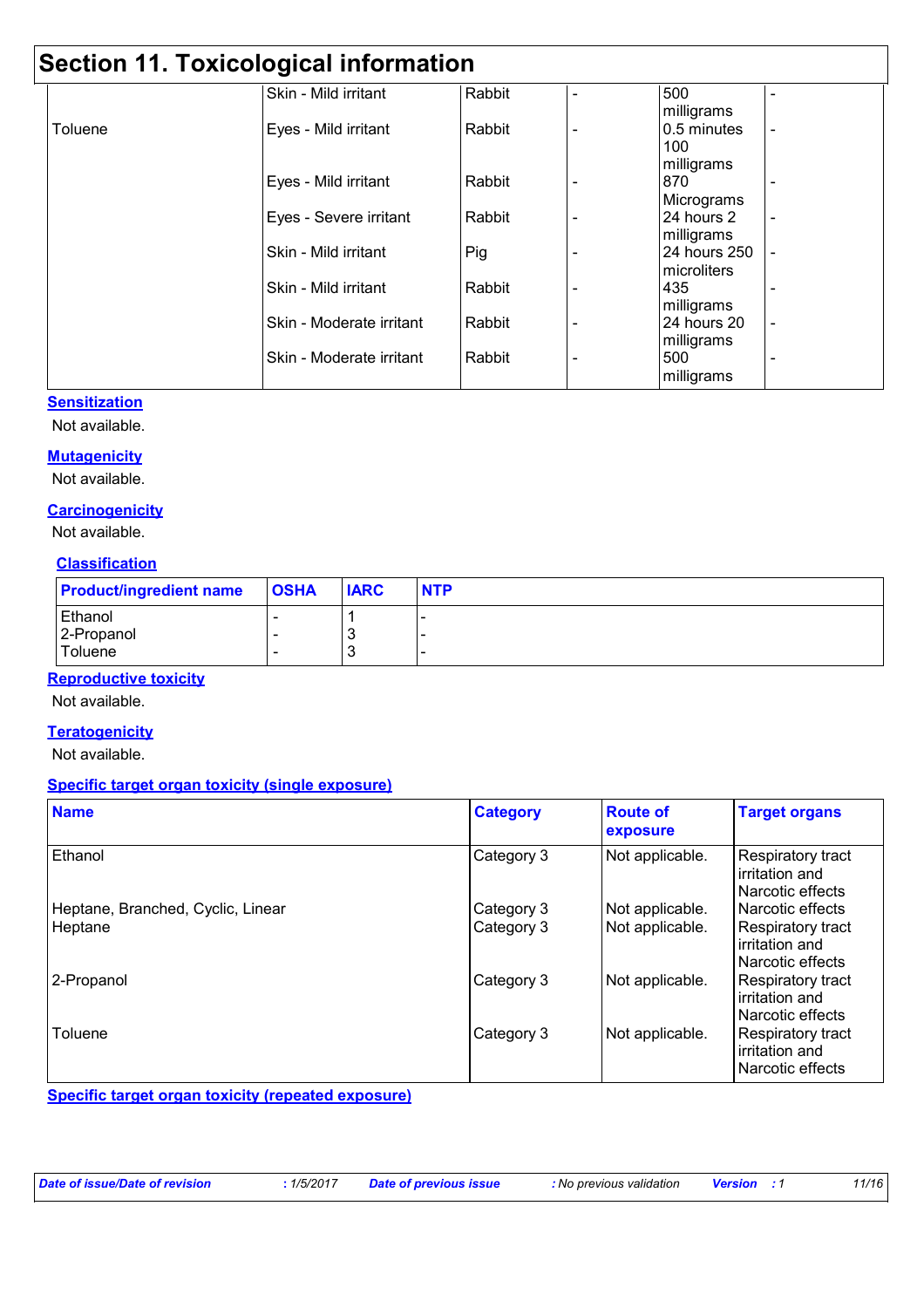## **Section 11. Toxicological information**

| <b>Name</b> | <b>Category</b> | <b>Route of</b><br>exposure | <b>Target organs</b> |
|-------------|-----------------|-----------------------------|----------------------|
| Ethanol     | Category 2      | INot determined             | l Not determined     |
| Heptane     | Category 2      | INot determined             | l Not determined     |
| 2-Propanol  | Category 2      | INot determined             | I Not determined     |
| l Toluene   | Category 2      | Not determined              | Not determined       |

#### **Aspiration hazard**

| <b>Name</b>                       | Result                                |
|-----------------------------------|---------------------------------------|
| Heptane, Branched, Cyclic, Linear | <b>ASPIRATION HAZARD - Category 1</b> |
| Heptane                           | <b>ASPIRATION HAZARD - Category 1</b> |
| <b>Toluene</b>                    | <b>ASPIRATION HAZARD - Category 1</b> |

| <b>Information on the likely</b><br>routes of exposure | : Not available.                                                                                                                                                                                                                                                        |
|--------------------------------------------------------|-------------------------------------------------------------------------------------------------------------------------------------------------------------------------------------------------------------------------------------------------------------------------|
| <b>Potential acute health effects</b>                  |                                                                                                                                                                                                                                                                         |
| <b>Eye contact</b>                                     | : Causes serious eye irritation.                                                                                                                                                                                                                                        |
| <b>Inhalation</b>                                      | : Can cause central nervous system (CNS) depression. May cause drowsiness or<br>dizziness. May cause respiratory irritation.                                                                                                                                            |
| <b>Skin contact</b>                                    | : Causes skin irritation.                                                                                                                                                                                                                                               |
| <b>Ingestion</b>                                       | Can cause central nervous system (CNS) depression. May be fatal if swallowed and<br>enters airways.                                                                                                                                                                     |
|                                                        | <b>Symptoms related to the physical, chemical and toxicological characteristics</b>                                                                                                                                                                                     |
| <b>Eye contact</b>                                     | : Adverse symptoms may include the following:<br>pain or irritation<br>watering<br>redness                                                                                                                                                                              |
| <b>Inhalation</b>                                      | : Adverse symptoms may include the following:<br>respiratory tract irritation<br>coughing<br>nausea or vomiting<br>headache<br>drowsiness/fatigue<br>dizziness/vertigo<br>unconsciousness<br>reduced fetal weight<br>increase in fetal deaths<br>skeletal malformations |
| <b>Skin contact</b>                                    | : Adverse symptoms may include the following:<br>irritation<br>redness<br>reduced fetal weight<br>increase in fetal deaths<br>skeletal malformations                                                                                                                    |
| <b>Ingestion</b>                                       | : Adverse symptoms may include the following:<br>nausea or vomiting<br>reduced fetal weight<br>increase in fetal deaths<br>skeletal malformations                                                                                                                       |

#### **Delayed and immediate effects and also chronic effects from short and long term exposure Short term exposure**

| Date of issue/Date of revision | .1/5/2017 | Date of previous issue | : No previous validation | <b>Version</b> : 1 | 12/16 |
|--------------------------------|-----------|------------------------|--------------------------|--------------------|-------|
|                                |           |                        |                          |                    |       |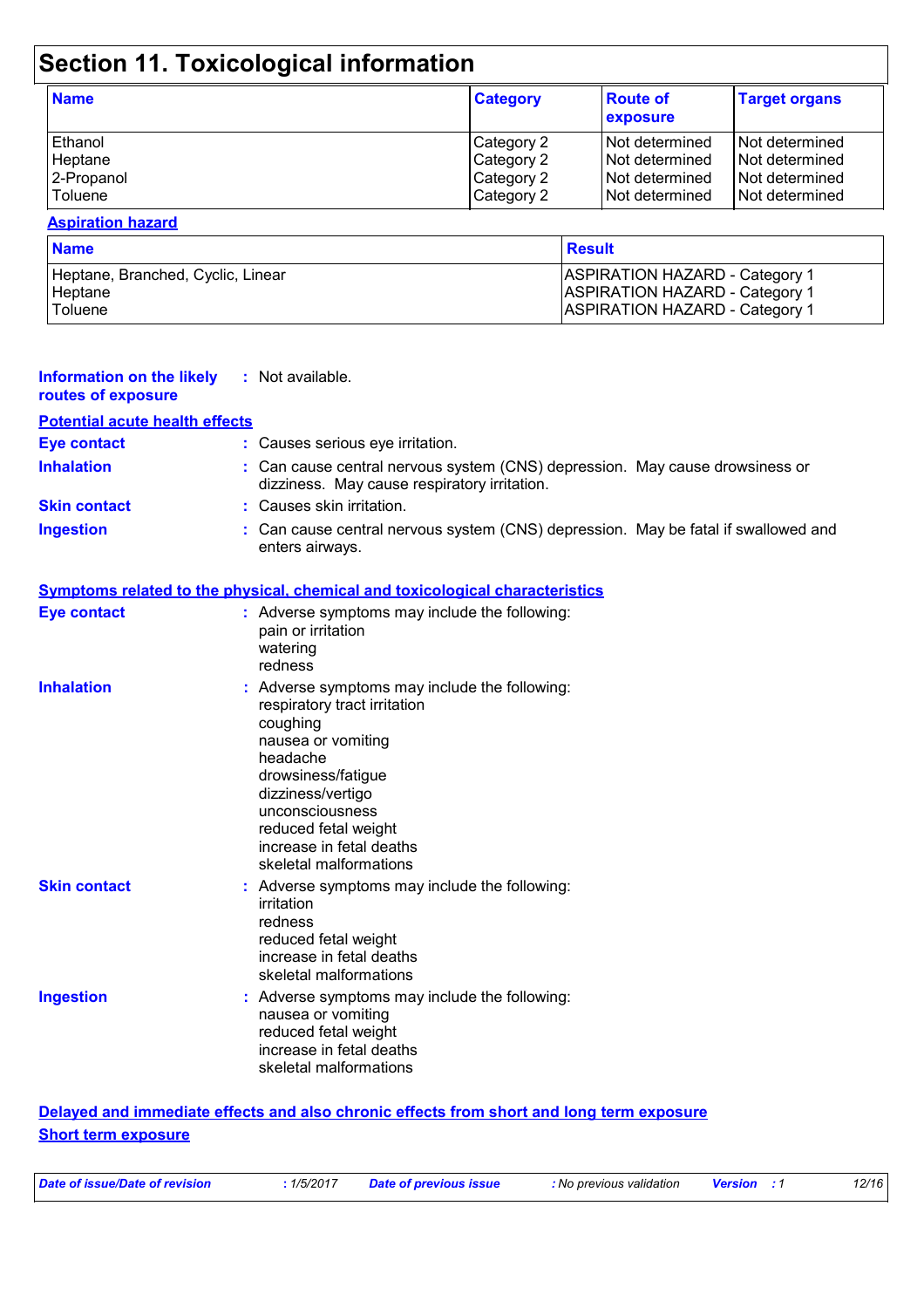| <b>Potential immediate</b><br><b>effects</b>      | : Not available.                                                     |
|---------------------------------------------------|----------------------------------------------------------------------|
| <b>Potential delayed effects</b>                  | $:$ Not available.                                                   |
| <b>Long term exposure</b>                         |                                                                      |
| <b>Potential immediate</b><br>effects             | : Not available.                                                     |
| <b>Potential delayed effects : Not available.</b> |                                                                      |
| <b>Potential chronic health effects</b>           |                                                                      |
| Not available.                                    |                                                                      |
| <b>General</b>                                    | : May cause damage to organs through prolonged or repeated exposure. |
| <b>Carcinogenicity</b>                            | : No known significant effects or critical hazards.                  |
| <b>Mutagenicity</b>                               | : No known significant effects or critical hazards.                  |
| <b>Teratogenicity</b>                             | : Suspected of damaging the unborn child.                            |
| <b>Developmental effects</b>                      | : No known significant effects or critical hazards.                  |
| <b>Fertility effects</b>                          | : No known significant effects or critical hazards.                  |

#### **Numerical measures of toxicity Acute toxicity estimates**

| <b>AVUID IDAIVILY COMMUNICO</b> |                  |  |  |  |  |  |  |
|---------------------------------|------------------|--|--|--|--|--|--|
| <b>Route</b>                    | <b>ATE value</b> |  |  |  |  |  |  |
| Oral                            | 80660 mg/kg      |  |  |  |  |  |  |

## **Section 12. Ecological information**

#### **Toxicity**

| <b>Product/ingredient name</b> | <b>Result</b>                        | <b>Species</b>                                                            | <b>Exposure</b> |
|--------------------------------|--------------------------------------|---------------------------------------------------------------------------|-----------------|
| Ethanol                        | Acute EC50 17.921 mg/l Marine water  | Algae - Ulva pertusa                                                      | 96 hours        |
|                                | Acute EC50 2000 µg/l Fresh water     | Daphnia - Daphnia magna                                                   | 48 hours        |
|                                | Acute LC50 25500 µg/l Marine water   | Crustaceans - Artemia<br>franciscana - Larvae                             | 48 hours        |
|                                | Acute LC50 42000 µg/l Fresh water    | Fish - Oncorhynchus mykiss                                                | 4 days          |
|                                | Chronic NOEC 4.995 mg/l Marine water | Algae - Ulva pertusa                                                      | 96 hours        |
|                                | Chronic NOEC 100 ul/L Fresh water    | Daphnia - Daphnia magna -<br>Neonate                                      | 21 days         |
|                                | Chronic NOEC 0.375 ul/L Fresh water  | Fish - Gambusia holbrooki -<br>Larvae                                     | 12 weeks        |
| <b>Methyl Acetate</b>          | Acute LC50 320000 µg/l Fresh water   | Fish - Pimephales promelas                                                | 96 hours        |
| Heptane                        | Acute LC50 375000 µg/l Fresh water   | Fish - Oreochromis mossambicus                                            | 96 hours        |
| 2-Propanol                     | Acute EC50 929 mg/l Fresh water      | Daphnia - Daphnia magna                                                   | 48 hours        |
|                                | Acute LC50 1400000 µg/l Marine water | Crustaceans - Crangon crangon                                             | 48 hours        |
|                                | Acute LC50 4200 mg/l Fresh water     | Fish - Rasbora heteromorpha                                               | 96 hours        |
| Toluene                        | Acute EC50 12500 µg/l Fresh water    | Algae - Pseudokirchneriella<br>subcapitata                                | 72 hours        |
|                                | Acute EC50 11600 µg/l Fresh water    | Crustaceans - Gammarus<br>pseudolimnaeus - Adult                          | 48 hours        |
|                                | Acute EC50 6000 µg/l Fresh water     | Daphnia - Daphnia magna -<br>Juvenile (Fledgling, Hatchling,<br>Weanling) | 48 hours        |
|                                | Acute LC50 5500 µg/l Fresh water     | Fish - Oncorhynchus kisutch - Fry                                         | 96 hours        |
|                                | Chronic NOEC 1000 µg/l Fresh water   | Daphnia - Daphnia magna                                                   | 21 days         |

#### **Persistence and degradability**

| Date of issue/Date of revision | .1/5/2017 | <b>Date of previous issue</b> | : No previous validation | <b>Version</b> : 1 | 13/16 |
|--------------------------------|-----------|-------------------------------|--------------------------|--------------------|-------|
|                                |           |                               |                          |                    |       |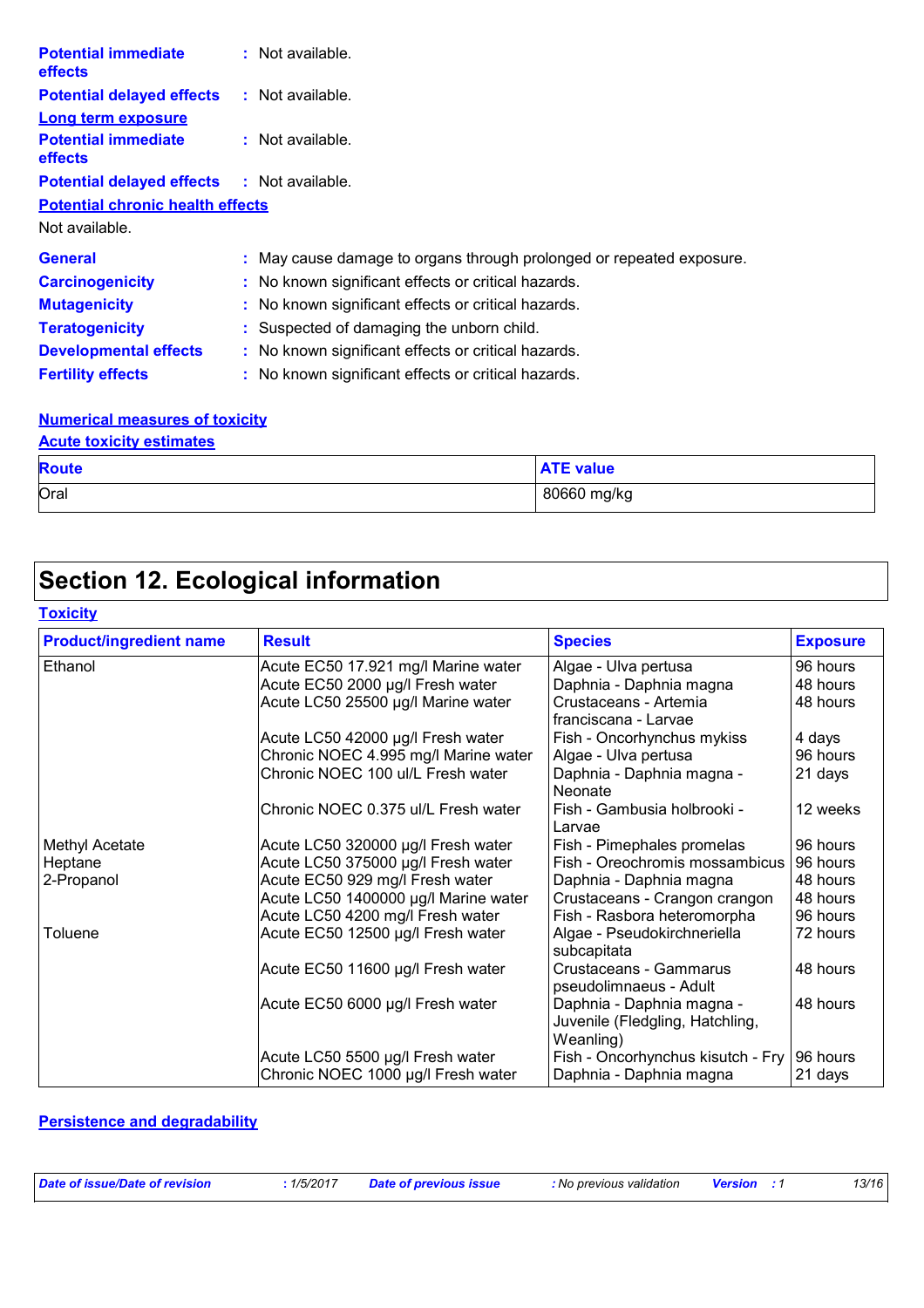## **Section 12. Ecological information**

| <b>Product/ingredient name</b> | <b>Aquatic half-life</b> | <b>Photolysis</b> | Biodegradability |
|--------------------------------|--------------------------|-------------------|------------------|
| Ethanol                        |                          |                   | Readily          |
| 2-Propanol                     |                          |                   | Readily          |
| Toluene                        |                          |                   | Readily          |

#### **Bioaccumulative potential**

| <b>Product/ingredient name</b> | $ $ LogP <sub>ow</sub> | <b>BCF</b> | <b>Potential</b> |
|--------------------------------|------------------------|------------|------------------|
| Heptane                        |                        | 552        | high             |
| Toluene                        |                        | 90         | low              |

#### **Mobility in soil**

| <b>Soil/water partition</b> | : Not available. |
|-----------------------------|------------------|
| <b>coefficient (Koc)</b>    |                  |

**Other adverse effects** : No known significant effects or critical hazards.

### **Section 13. Disposal considerations**

The generation of waste should be avoided or minimized wherever possible. Disposal of this product, solutions and any by-products should at all times comply with the requirements of environmental protection and waste disposal legislation and any regional local authority requirements. Dispose of surplus and non-recyclable products via a licensed waste disposal contractor. Waste should not be disposed of untreated to the sewer unless fully compliant with the requirements of all authorities with jurisdiction. Waste packaging should be recycled. Incineration or landfill should only be considered when recycling is not feasible. This material and its container must be disposed of in a safe way. Empty containers or liners may retain some product residues. Do not puncture or incinerate container. **Disposal methods :**

### **Section 14. Transport information**

|                                      | <b>DOT</b><br><b>Classification</b> | <b>TDG</b><br><b>Classification</b>                                                                                                               | <b>Mexico</b><br><b>Classification</b> | <b>IATA</b>            | <b>IMDG</b>                                     |
|--------------------------------------|-------------------------------------|---------------------------------------------------------------------------------------------------------------------------------------------------|----------------------------------------|------------------------|-------------------------------------------------|
| <b>UN number</b>                     | <b>UN1950</b>                       | <b>UN1950</b>                                                                                                                                     | <b>UN1950</b>                          | <b>UN1950</b>          | <b>UN1950</b>                                   |
| <b>UN proper</b><br>shipping name    | <b>AEROSOLS</b>                     | <b>AEROSOLS</b>                                                                                                                                   | <b>AEROSOLS</b>                        | AEROSOLS,<br>flammable | <b>AEROSOLS</b>                                 |
| <b>Transport</b><br>hazard class(es) | 2.1                                 | 2.1                                                                                                                                               | 2.1                                    | 2.1                    | 2.1                                             |
| <b>Packing group</b>                 | $\blacksquare$                      | $\blacksquare$                                                                                                                                    |                                        |                        |                                                 |
| <b>Environmental</b><br>hazards      | No.                                 | No.                                                                                                                                               | No.                                    | No.                    | No.                                             |
| <b>Additional</b><br>information     |                                     | Product classified<br>as per the<br>following sections<br>of the<br>Transportation of<br>Dangerous Goods<br>Regulations: 2.<br>13-2.17 (Class 2). |                                        |                        | <b>Emergency</b><br>schedules (EmS)<br>F-D, S-U |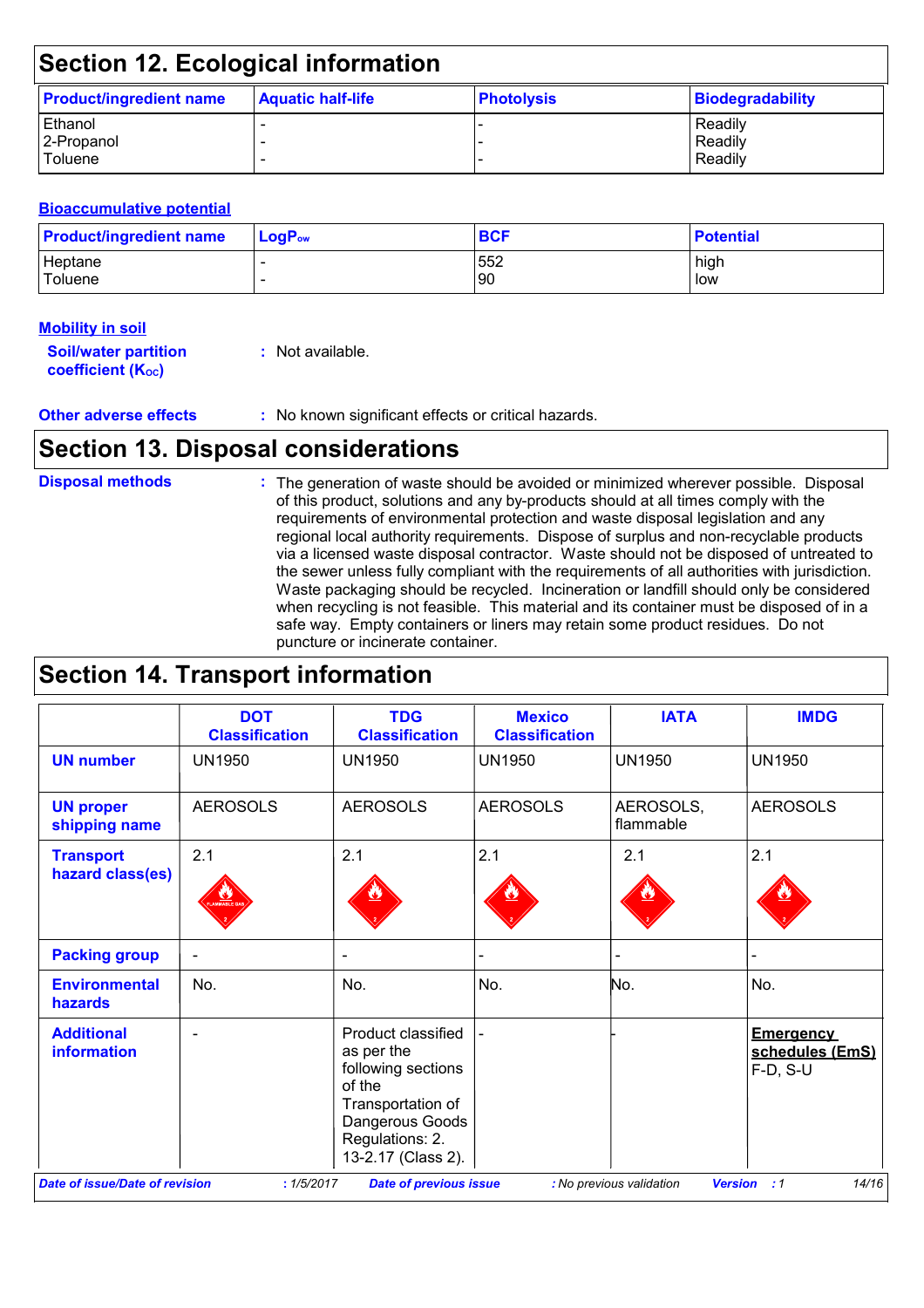|                                                                                        | <b>ERG No.</b> | <b>ERG No.</b>                                                                                                                                                                                                                                                                                                                                                                                                                                                                                                                                                                                                                                                                      | <b>ERG No.</b>   |  |
|----------------------------------------------------------------------------------------|----------------|-------------------------------------------------------------------------------------------------------------------------------------------------------------------------------------------------------------------------------------------------------------------------------------------------------------------------------------------------------------------------------------------------------------------------------------------------------------------------------------------------------------------------------------------------------------------------------------------------------------------------------------------------------------------------------------|------------------|--|
|                                                                                        | 126            | 126                                                                                                                                                                                                                                                                                                                                                                                                                                                                                                                                                                                                                                                                                 | 126              |  |
| <b>Special precautions for user :</b>                                                  |                | Multi-modal shipping descriptions are provided for informational purposes and do not<br>consider container sizes. The presence of a shipping description for a particular<br>mode of transport (sea, air, etc.), does not indicate that the product is packaged<br>suitably for that mode of transport. All packaging must be reviewed for suitability<br>prior to shipment, and compliance with the applicable regulations is the sole<br>responsibility of the person offering the product for transport. People loading and<br>unloading dangerous goods must be trained on all of the risks deriving from the<br>substances and on all actions in case of emergency situations. |                  |  |
| <b>Transport in bulk according</b><br>to Annex II of MARPOL and<br>the <b>IBC</b> Code |                | : Not available.                                                                                                                                                                                                                                                                                                                                                                                                                                                                                                                                                                                                                                                                    |                  |  |
|                                                                                        |                | <b>Proper shipping name</b>                                                                                                                                                                                                                                                                                                                                                                                                                                                                                                                                                                                                                                                         | : Not available. |  |
|                                                                                        |                | <b>Ship type</b>                                                                                                                                                                                                                                                                                                                                                                                                                                                                                                                                                                                                                                                                    | : Not available. |  |
|                                                                                        |                |                                                                                                                                                                                                                                                                                                                                                                                                                                                                                                                                                                                                                                                                                     |                  |  |

### **Section 15. Regulatory information**

#### **SARA 313**

SARA 313 (40 CFR 372.45) supplier notification can be found on the Environmental Data Sheet.

#### **California Prop. 65**

WARNING: This product contains chemicals known to the State of California to cause cancer and birth defects or other reproductive harm.

### **Section 16. Other information**

**Hazardous Material Information System (U.S.A.)**



**The customer is responsible for determining the PPE code for this material.**

**Caution: HMIS® ratings are based on a 0-4 rating scale, with 0 representing minimal hazards or risks, and 4 representing significant hazards or risks Although HMIS® ratings are not required on SDSs under 29 CFR 1910. 1200, the preparer may choose to provide them. HMIS® ratings are to be used with a fully implemented HMIS® program. HMIS® is a registered mark of the National Paint & Coatings Association (NPCA). HMIS® materials may be purchased exclusively from J. J. Keller (800) 327-6868.**

#### **Procedure used to derive the classification**

#### **Classification Justification**

FLAMMABLE AEROSOLS - Category 1 Cass Conducts of test data GASES UNDER PRESSURE - Compressed gas Calculation method SKIN CORROSION/IRRITATION - Category 2 Calculation method SERIOUS EYE DAMAGE/ EYE IRRITATION - Category 2A Calculation method TOXIC TO REPRODUCTION (Unborn child) - Category 2 Calculation method SPECIFIC TARGET ORGAN TOXICITY (SINGLE EXPOSURE) (Respiratory tract irritation) - Category 3 Calculation method SPECIFIC TARGET ORGAN TOXICITY (SINGLE EXPOSURE) (Narcotic effects) - Category 3 Calculation method SPECIFIC TARGET ORGAN TOXICITY (REPEATED EXPOSURE) Calculation method ASPIRATION

| Date of issue/Date of revision        | :1/5/2017 | Date of previous issue | : No previous validation | <b>Version</b> : 1 | 15/16 |
|---------------------------------------|-----------|------------------------|--------------------------|--------------------|-------|
| <b>ASPIRATION HAZARD - Category 1</b> |           | Calculation method     |                          |                    |       |
| EXPOSURE) - Category 2                |           |                        |                          |                    |       |
|                                       |           |                        | <u> 888888888888888</u>  |                    |       |